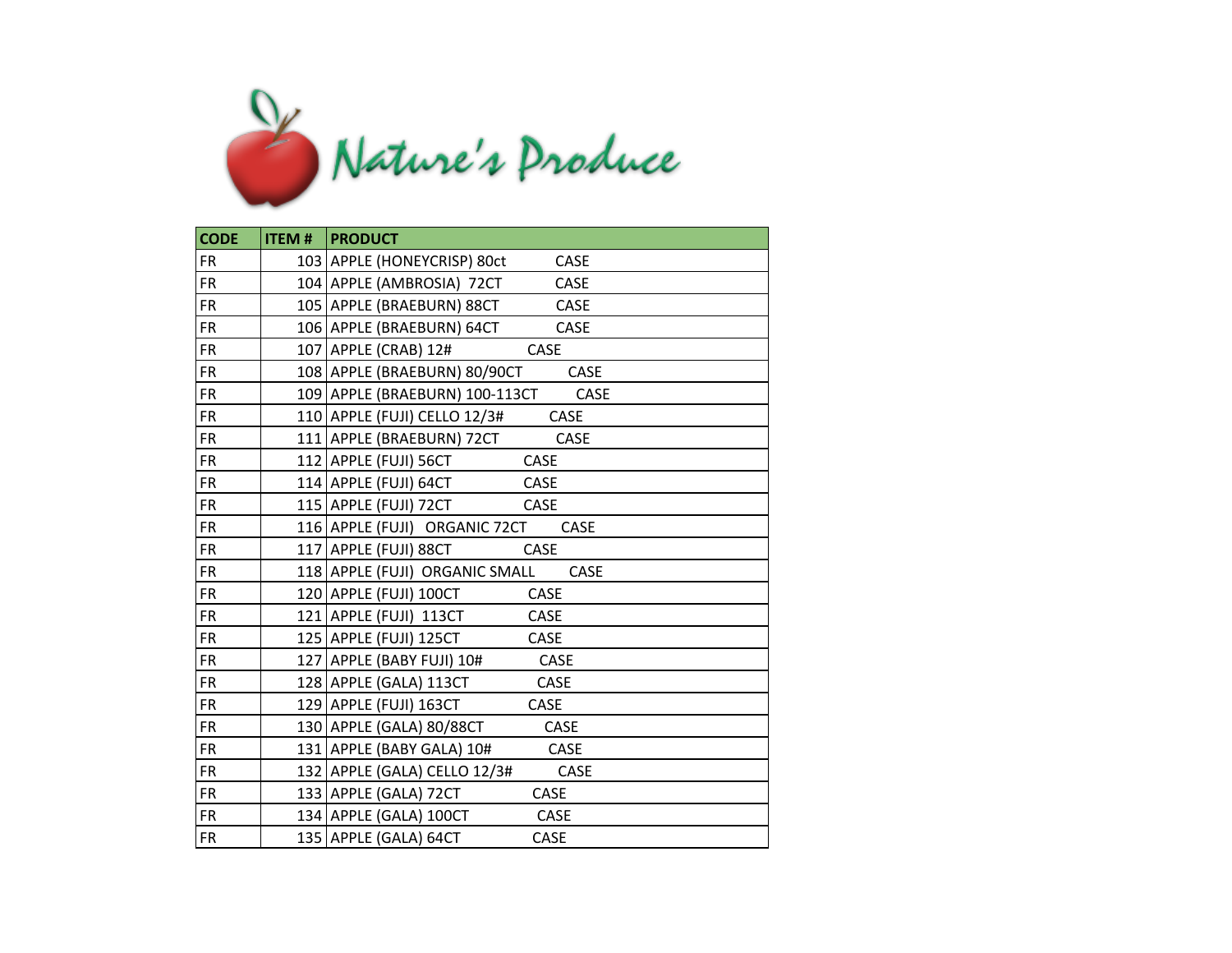| <b>FR</b> | 136 APPLE (ENVY) 55CT<br>CASE             |
|-----------|-------------------------------------------|
| FR        | 137 APPLE (GALA) 125CT<br>CASE            |
| <b>FR</b> | 138 APPLE (GALA) 163CT<br>CASE            |
| FR        | 139 APPLE (BABY MIX VARITIES) 5# BOX      |
| <b>FR</b> | CASE<br>140 APPLE (GOLD) 64CT             |
| <b>FR</b> | 141 APPLE (GALA ORGANIC) 88/100CT<br>CASE |
| <b>FR</b> | 143 APPLE (GOLD) 56CT<br>CASE             |
| <b>FR</b> | CASE<br>145 APPLE (GOLD) 72CT             |
| <b>FR</b> | 150 APPLE (GOLD) 88CT<br>CASE             |
| <b>FR</b> | CASE<br>152 APPLE (GOLD) 12/3#BAGS        |
| <b>FR</b> | 155 APPLE (GOLD) 100CT<br>CASE            |
| <b>FR</b> | 156 APPLE (GOLD) 113CT<br>CASE            |
| <b>FR</b> | 158 APPLE (KIKU) 72CT<br>CASE             |
| <b>FR</b> | 160 APPLE (GOLD) 125CT<br>CASE            |
| <b>FR</b> | 163 APPLE (GOLD) 175CT<br>CASE            |
| <b>FR</b> | 180 APPLE (BABY GRANNY) 10#<br>CASE       |
| <b>FR</b> | 185 APPLE (GRAN SMITH) CELLO 12/3# CASE   |
| <b>FR</b> | 187 APPLE (GRAN SMITH) 56CT<br>CASE       |
| <b>FR</b> | 190 APPLE (GRAN SMITH) 64CT<br>CASE       |
| <b>FR</b> | 195 APPLE (GRAN SMITH) 72CT<br>CASE       |
| FR        | <b>CASE</b><br>198 APPLE (PINK CRISP) 40# |
| <b>FR</b> | 199 APPLE (PINK CRISP) 5#<br>CASE         |
| <b>FR</b> | CASE<br>200 APPLE (GRAN SMITH) 88CT       |
| <b>FR</b> | CASE<br>201   APPLE (HONEYCRISP) 100CT    |
| <b>FR</b> | 202 APPLE (GRAN SMITH) ORGANIC<br>CASE    |
| <b>FR</b> | 203 APPLE (CRIMSON GOLD) 12#<br>CASE      |
| FR.       | 204 APPLE (HONEYCRISP) 72CT<br>CASE       |
| <b>FR</b> | 205 APPLE (GRAN SMITH) 100CT<br>CASE      |
| <b>FR</b> | 206 APPLE (GRAN SMITH) 113CT<br>CASE      |
| FR        | CASE<br>210 APPLE (GRAN SMITH) 125CT      |
| <b>FR</b> | 211   APPLE (GRAN SMITH) 175/198CT CASE   |
| FR        | 212 APPLE (JAZZ) 70ct<br><b>CASE</b>      |
| <b>FR</b> | 213 APPLE (GRAN SMITH) 163CT<br>CASE      |
| <b>FR</b> | 214 APPLE (FUJI) 198ct<br><b>CASE</b>     |
| <b>FR</b> | 225 APPLE (CAMEO) 72CT<br>CASE            |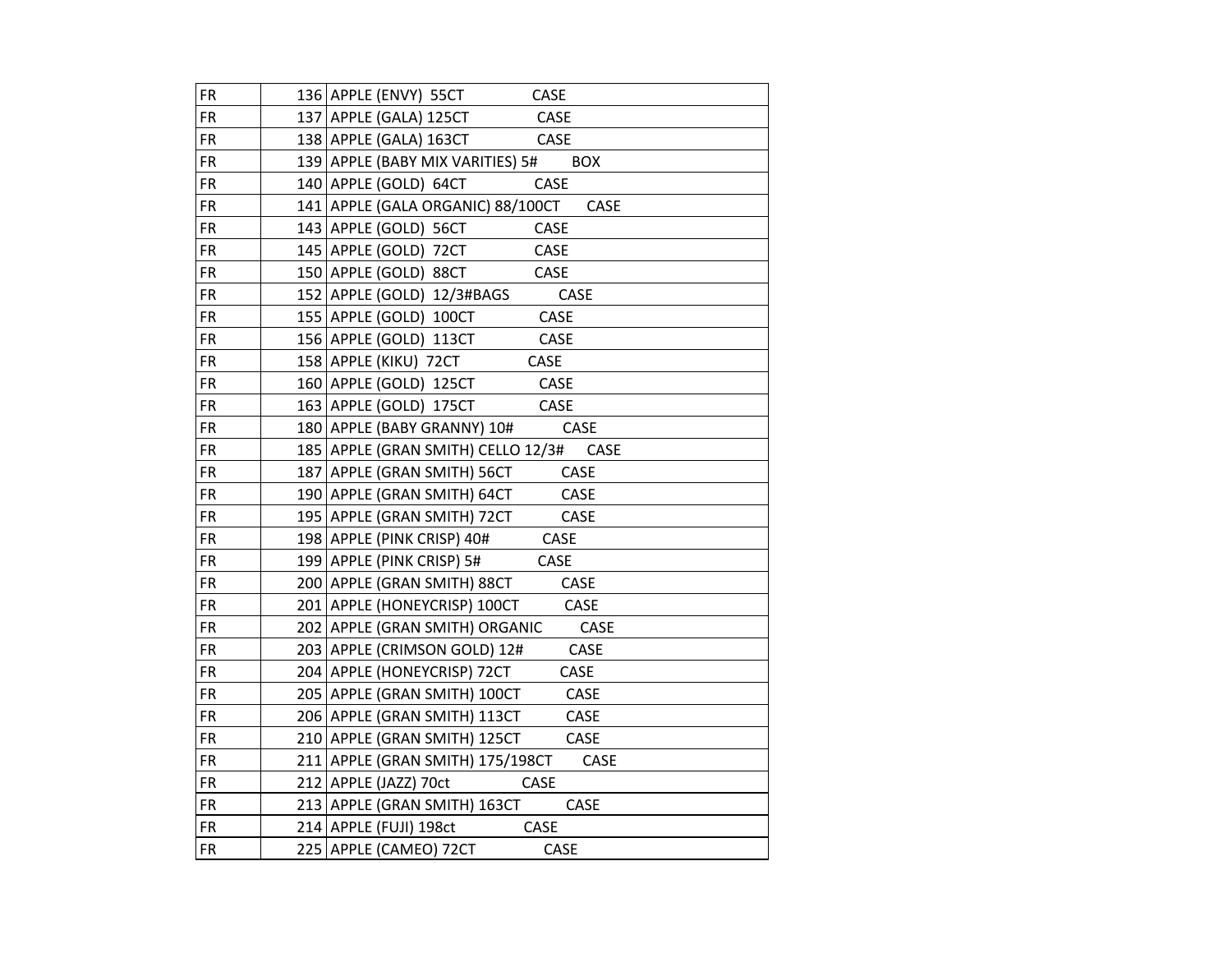| <b>FR</b> | 235 APPLE (JONAGOLD) 88CT<br>CASE          |
|-----------|--------------------------------------------|
| <b>FR</b> | CASE<br>245   APPLE (JONATHAN) 72CT        |
| <b>FR</b> | 247 APPLE (KANZI) 72CT<br><b>CASE</b>      |
| <b>FR</b> | CASE<br>248 APPLE (JONATHAN) 100CT         |
| <b>FR</b> | CASE<br>255 APPLE (GALA) 198ct             |
| <b>FR</b> | CASE<br>265 APPLE (MCINTOSH) 72CT          |
| FR.       | 270 APPLE (MCINTOSH) 88CT<br>CASE          |
| <b>FR</b> | CASE<br>281 APPLE (OPAL) 28#               |
| <b>FR</b> | 285 APPLE (PACIFIC ROSE) 25#<br>CASE       |
| <b>FR</b> | CASE<br>286 APPLE (PINALA) 40#             |
| <b>FR</b> | 288 APPLE (LADY ALICE) 25#<br>CASE         |
| <b>FR</b> | <b>CASE</b><br>289 APPLE (PINK LADY) 163CT |
| <b>FR</b> | 293 APPLE (NIKITA) 72CT<br>CASE            |
| <b>FR</b> | 294 APPLE (PINK LADY) 72CT<br>CASE         |
| <b>FR</b> | CASE<br>295 APPLE (PINK LADY) 100CT        |
| <b>FR</b> | 296 APPLE (PINK LADY) 88CT<br>CASE         |
| <b>FR</b> | 297 APPLE (RED) CELLO 12/3# CASE           |
| <b>FR</b> | 298 APPLE (LADY) 12#<br>CASE               |
| <b>FR</b> | 299 APPLE (PINK LADY) 113CT CASE           |
| <b>FR</b> | CASE<br>300 APPLE (RED) 56CT               |
| <b>FR</b> | 301 APPLE (BABY PINK LADY) 10#<br>CASE     |
| <b>FR</b> | CASE<br>310 APPLE (RED) 64CT               |
| <b>FR</b> | 325 APPLE (RED) 72CT<br>CASE               |
| <b>FR</b> | 327 APPLE (BABY RED) 10# CASE              |
| FR.       | CASE<br>335 APPLE (RED) 88CT               |
| <b>FR</b> | 336 APPLE (RED) ORGANIC 88CT<br>CASE       |
| <b>FR</b> | CASE<br>345 APPLE (RED) 100CT              |
| <b>FR</b> | 346 APPLE (RED) 113CT<br>CASE              |
| FR        | 355 APPLE (RED) 125CT<br>CASE              |
| <b>FR</b> | 357 APPLE (RED) 138CT<br>CASE              |
| FR        | 375   APPLE (RED) 163CT<br>CASE            |
| FR.       | 377 APPLE (RED) 198CT<br>CASE              |
| <b>FR</b> | 387 APPLE (ROME) 64CT<br>CASE              |
| <b>FR</b> | 390 APPLE (ROME) 72CT<br>CASE              |
| <b>FR</b> | 395 APPLE (ROME) 88CT<br>CASE              |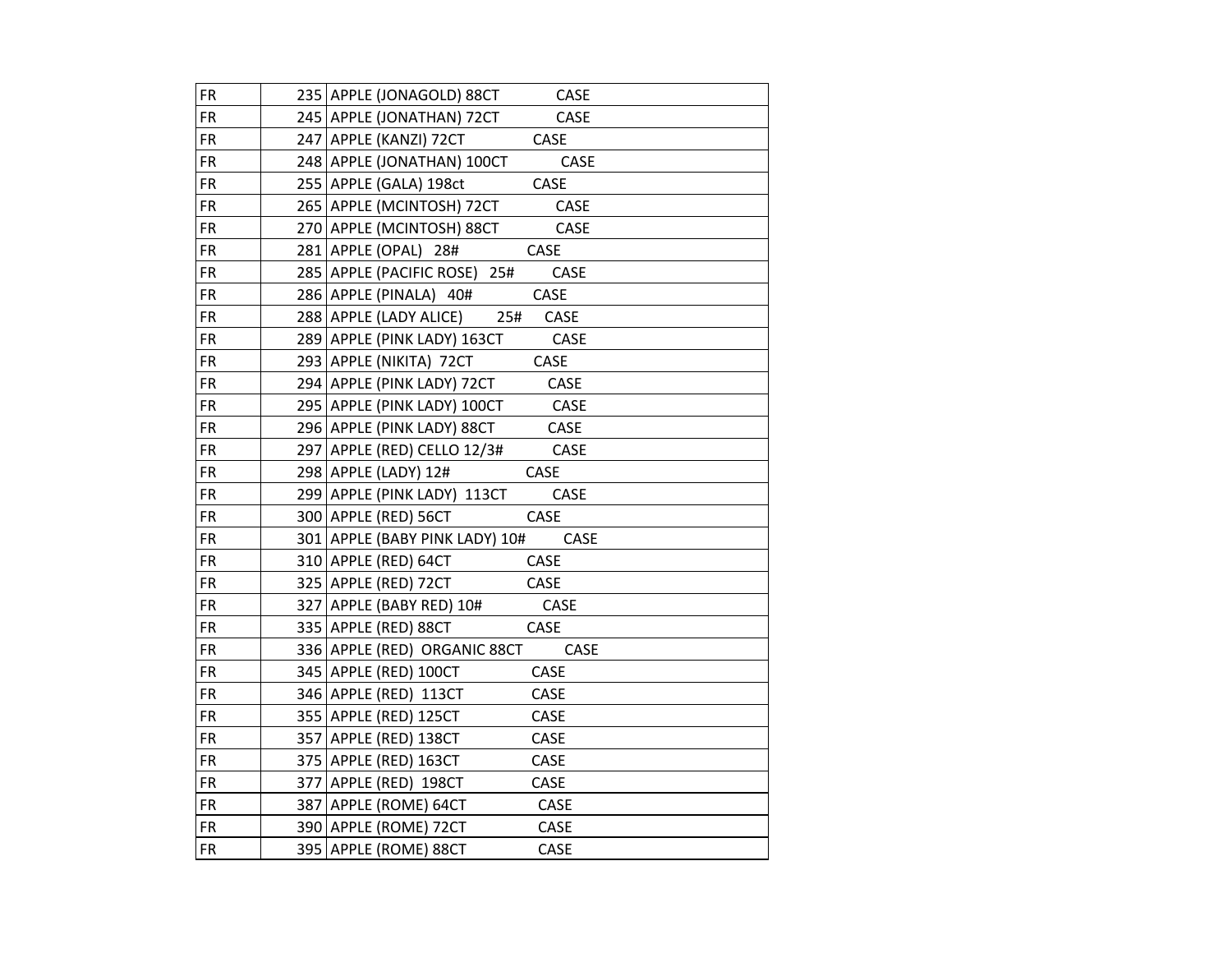| <b>FR</b> | 399 APPLE (MIXED COLORS) #2 LOOSE CASE            |
|-----------|---------------------------------------------------|
| <b>FR</b> | 400 APRICOTS (JUMBO) LAYER<br><b>CASE</b>         |
| <b>FR</b> | 402 APRICOTS (RUBY VELVET) 1-LAYER FLAT           |
| <b>FR</b> | 405 APRICOTS (SMALL) LAYER CASE                   |
| <b>FR</b> | 410 APRICOTS (LARGE LOOSE) CASE                   |
| <b>FR</b> | 490   BANANAS (LADY FINGER) 15# CASE              |
| <b>FR</b> | 492 BANANAS RED 20#<br>CASE                       |
| <b>FR</b> | 495   BANANAS (PETITE) GREEN 40#<br>CASE          |
| <b>FR</b> | 500   BANANAS (PETITE) GR/TIP<br>40#              |
| <b>FR</b> | 505   BANANAS (PETITE) RIPE<br>40#                |
| <b>FR</b> | 510 BANANAS (REGULAR) GREEN<br>40# CS             |
| <b>FR</b> | 515 BANANAS (REGULAR) GR/TIP 40# CS               |
| <b>FR</b> | 516   BANANAS (REGULAR) 4.5 COLOR 40# CASE        |
| <b>FR</b> | 520 BANANAS (REGULAR) RIPE 40# CS                 |
| FR        | 521 BANANAS (ORGANIC) 40# CASE                    |
| <b>FR</b> | 522   BANANAS (REGULAR) G/TIP 5# 5# BAG           |
| <b>FR</b> | 523   BANANAS (REGULAR) 3.5 COLOR 40# CASE        |
| <b>FR</b> | 524 BANANAS (MANZANO) 20#<br><b>CASE</b>          |
| <b>FR</b> | 525   BLACKBERRIES (12 BKTS)<br><b>FLAT</b>       |
| <b>FR</b> | 526   BLACKBERRIES (ORGANIC)<br>12BKTS            |
| <b>FR</b> | 527 BLACKBERRIES (DRISCOLL) 12BKTS                |
| <b>FR</b> | <b>FLAT</b><br>530 BLUEBERRIES (12BKTS)           |
| <b>FR</b> | 531 BLUEBERRIES (ORGANIC) 12BKT FLAT              |
| <b>FR</b> | 533 BLUEBERRIES (PUDWELL) 12/60Z FLAT             |
| <b>FR</b> | 535   BLUEBERRIES (DRISCOLL) 12BKT<br><b>FLAT</b> |
| <b>FR</b> | 540 CHERIMOYA<br>10#                              |
| <b>FR</b> | 545 CHERRIES (11.5 ROW) 16#<br><b>CASE</b>        |
| <b>FR</b> | 550 CHERRIES (10.5 ROW) 16#<br><b>CASE</b>        |
| <b>FR</b> | 555 CHERRIES (10 ROW) 16#<br>CASE                 |
| <b>FR</b> | 556 CHERRIES (BROOKS)<br>CASE                     |
| <b>FR</b> | 558 CHERRIES (RAINIER) 16#<br>CASE                |
| <b>FR</b> | 560 COCONUTS (BROWN SHELL)<br>24CT                |
| <b>FR</b> | 561 COQUITO NUT 12/30Z CASE                       |
| <b>FR</b> | 562 COCONUTS (GREEN SHELL)<br>24CT                |
| <b>FR</b> | 563 COCONUTS (QUICK CRACK)<br>CASE                |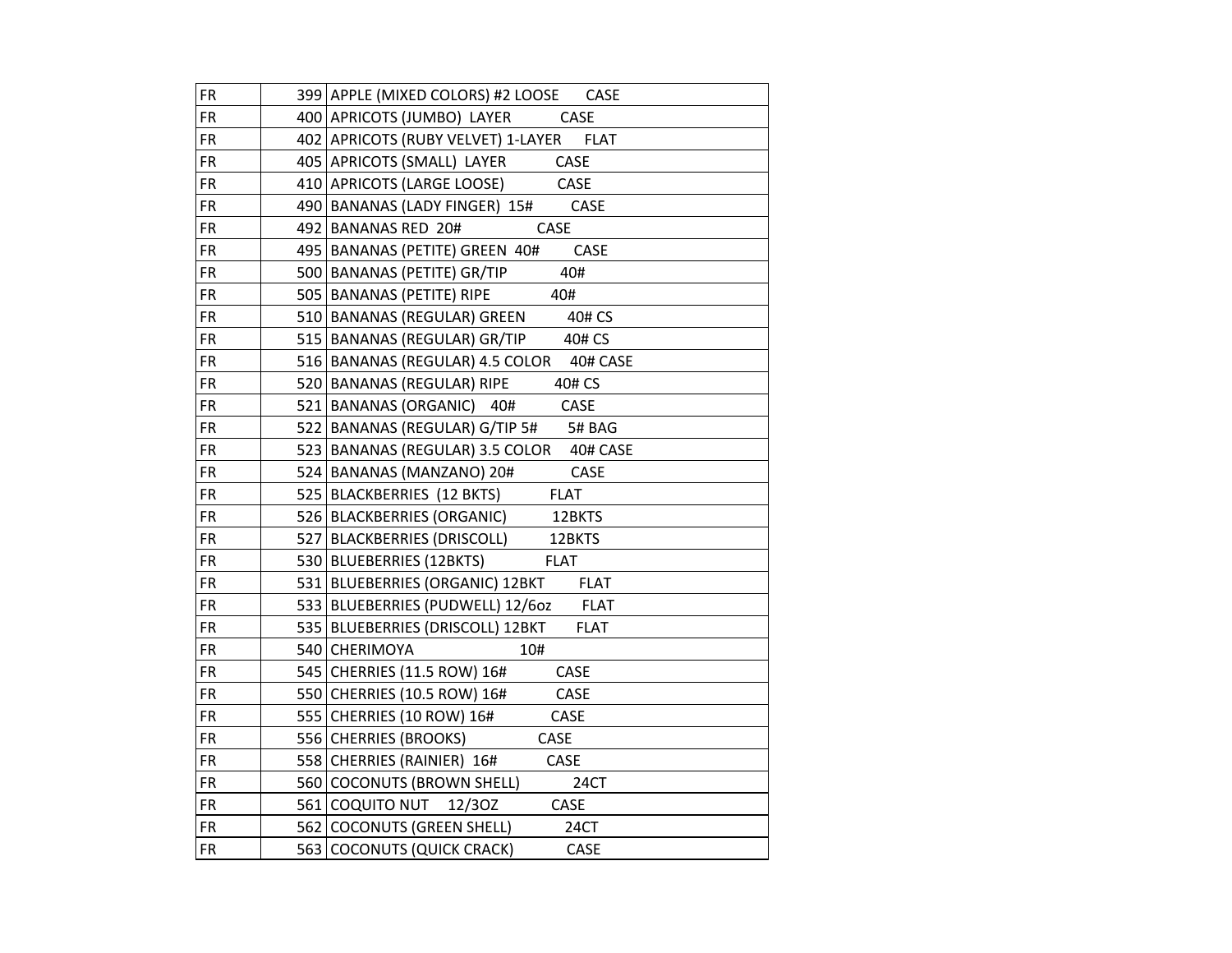| <b>FR</b>  | 564 COCONUTS (THAI YOUNG) 9 ct<br>CASE         |
|------------|------------------------------------------------|
| <b>FR</b>  | 565 CRANBERRIES 24/12OZ<br>CASE                |
| <b>FR</b>  | 567   CURRENTS RED (FRESH) 12X60Z FLAT         |
| <b>FR</b>  | 568 FEIJOAS<br><b>FLAT</b>                     |
| <b>FR</b>  | CASE<br>569 DRAGON FRUIT APPROX 10#            |
| <b>FR</b>  | 570 FIGS (BLACK) FRESH<br><b>FLAT</b>          |
| <b>FR</b>  | 572 FIGS (BROWN) FRESH<br><b>FLAT</b>          |
| <b>FR</b>  | 575   FIGS (WHITE) FRESH<br><b>FLAT</b>        |
| <b>FR</b>  | 576 FIGS (CANDY STRIP) FRESH<br><b>FLAT</b>    |
| <b>FR</b>  | 577 GOOSEBERRY (CAPE) 12BKTS<br><b>FLAT</b>    |
| <b>FR</b>  | 578 GOOSEBERRY (PEELED) 12BKTS<br><b>FLAT</b>  |
| ${\sf FR}$ | CASE<br>580 GRAPEFRUIT (PINK) 23CT             |
| <b>FR</b>  | CASE<br>585 GRAPEFRUIT (PINK) 27CT             |
| <b>FR</b>  | 590 GRAPEFRUIT (PINK) 32CT<br>CASE             |
| <b>FR</b>  | 592 GRAPEFRUIT (TEXAS) 32CT<br>CASE            |
| <b>FR</b>  | CASE<br>595 GRAPEFRUIT (PINK) 36CT             |
| <b>FR</b>  | 600 GRAPEFRUIT (PINK) 40CT<br>CASE             |
| <b>FR</b>  | 605 GRAPEFRUIT (PINK) 48CT<br>CASE             |
| <b>FR</b>  | 610   GRAPEFRUIT (RED RUBY) 56CT CASE          |
| <b>FR</b>  | 615   GRAPEFRUIT (PINK) 10/5# CELLO CASE       |
| <b>FR</b>  | 27 CT<br>620 GRAPEFRUIT (STAR RUBY)            |
| <b>FR</b>  | 625 GRAPEFRUIT (STAR RUBY)<br>32 CT            |
| <b>FR</b>  | 630 GRAPEFRUIT (STAR RUBY)<br>36 CT            |
| <b>FR</b>  | 635 GRAPEFRUIT (STAR RUBY)<br>40 CT            |
| <b>FR</b>  | 640 GRAPEFRUIT (ORO BLANCO) 18CT<br>CASE       |
| <b>FR</b>  | CASE<br>642 GRAPEFRUIT (ORGANIC)               |
| <b>FR</b>  | <b>FLAT</b><br>645   GRAPEFRUIT (COCKTAIL) 10# |
| <b>FR</b>  | CASE<br>650 GRAPES (BLACK) SEEDLESS 18#        |
| <b>FR</b>  | 655 GRAPES (CHAMPAGNE) 16#<br>CASE             |
| <b>FR</b>  | 656 GRAPES (CONCORD) SEEDLESS 18# CASE         |
| <b>FR</b>  | 657 GRAPES (CONCORD) W/SEEDS 12# CASE          |
| <b>FR</b>  | 660 GRAPES (GREEN) SEEDLESS 16/18# CASE        |
| <b>FR</b>  | 661 GRAPES (GREEN) ORGANIC SDL<br>18#          |
| <b>FR</b>  | 665 GRAPES (LUNCH BUNCH) 19#<br>CASE           |
| <b>FR</b>  | 667 GRAPES (ITALIAN MUSCAT) 18#<br>CASE        |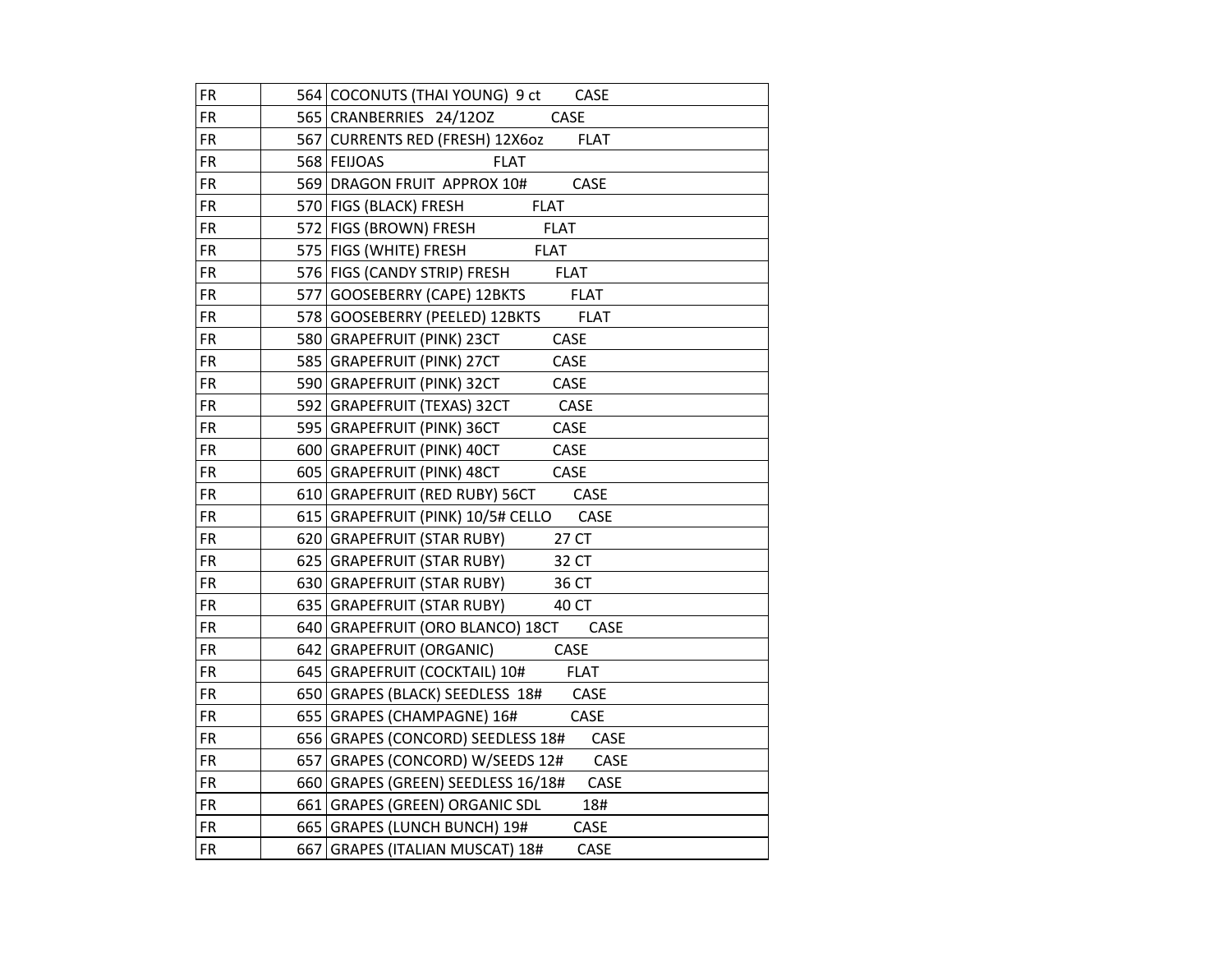| <b>FR</b>  | 668 GRAPES (HOLIDAY RED) 18# CASE        |
|------------|------------------------------------------|
| <b>FR</b>  | 670 GRAPES (PEARLETTES)<br>18#           |
| <b>FR</b>  | 672 GRAPES (COTTON CANDY) 18# CASE       |
| <b>FR</b>  | 673 GRAPES (WITCH FINGER) CASE           |
| <b>FR</b>  | 675 GRAPES (RED) SEEDLESS 16/18# CASE    |
| <b>FR</b>  | 676 GRAPES RED/SEEDLESS (ORGANIC)<br>18# |
| <b>FR</b>  | 680 GRAPES (THOMCORD) CASE               |
| <b>FR</b>  | 682 GRAPES (MOON DROPS) 16#<br>CASE      |
| <b>FR</b>  | CASE<br>690 GUAVAS 13# CASE              |
| <b>FR</b>  | 765   KIWI (GOLDEN)<br><b>FLAT</b>       |
| <b>FR</b>  | <b>FLAT</b><br>772 KIWI 25/27ct          |
| <b>FR</b>  | 775 KIWI 36CT<br><b>FLAT</b>             |
| <b>FR</b>  | 776 KIWI (ORGANIC) 33/36CT FLAT          |
| <b>FR</b>  | 778 KIWI (VOLUME FILLED) CASE            |
| <b>FR</b>  | 782   PUDWILL FARMS (BERRIES) FLAT       |
| <b>FR</b>  | 785 KUMQUATS 10# CASE<br><b>CASE</b>     |
| <b>FR</b>  | <b>CASE</b><br>787 LIMEQUATS 10#         |
| <b>FR</b>  | 788 LOQUATS<br>CASE                      |
| <b>FR</b>  | 789 LINGONBERRY (FRESH) CASE             |
| <b>FR</b>  | 795 LEMONS (MEYER) 10# CASE<br>CASE      |
| <b>FR</b>  | 796 UGLI FRUIT 18CT CASE                 |
| <b>FR</b>  | 800 LEMONS (CHOICE) 75ct 38#<br>CASE     |
| <b>FR</b>  | 805 LEMONS (CHOICE) 95ct 38#<br>CASE     |
| <b>FR</b>  | 810 LEMONS (CHOICE) 115ct 38# CASE       |
| <b>FR</b>  | 815 LEMONS (CHOICE) 140ct 38#<br>CASE    |
| <b>FR</b>  | CASE<br>816 LEMONS (ORGANIC) SMALL 38#   |
| <b>FR</b>  | CASE<br>817 LEMONS (ORGANIC) 235ct       |
| <b>FR</b>  | 820 LEMONS (CHOICE) 165ct 38#<br>CASE    |
| <b>FR</b>  | 825 LEMONS (CHOICE) 200ct 38#<br>CASE    |
| <b>FR</b>  | 830 LEMONS (CHOICE) 235ct 38#<br>CASE    |
| <b>FR</b>  | 833 LEMONS (SEEDLESS) 38#<br>CASE        |
| <b>FR</b>  | 835   LEMONS (SUNKIST) 75ct 38#<br>CASE  |
| <b>FR</b>  | CASE<br>840 LEMONS (SUNKIST) 95ct 38#    |
| <b>FR</b>  | 845   LEMONS (SUNKIST) 115ct 38#<br>CASE |
| ${\sf FR}$ | 850 LEMONS (SUNKIST) 140ct 38#<br>CASE   |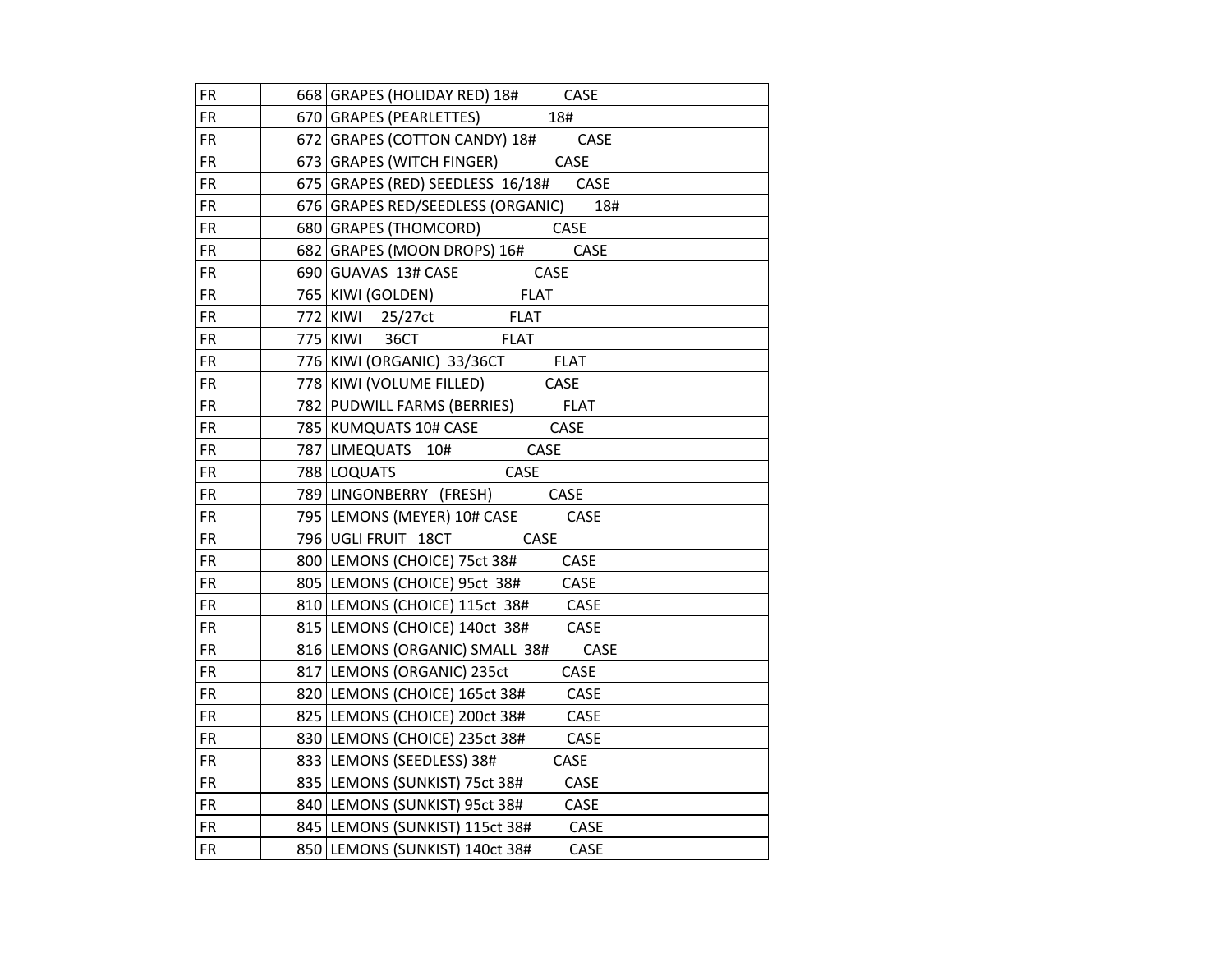| <b>FR</b> | 855 LEMONS (FANCY) 165ct 38#<br>CASE         |
|-----------|----------------------------------------------|
| FR.       | 860 LEMONS (SUNKIST) 200ct 38# CASE          |
| FR.       | 865 LEMONS (SUNKIST) 235ct 38# CASE          |
| FR.       | 876 LIMES (FINGER) 12/80Z<br>CASE            |
| FR.       | 877 LIMES (CELLO) 10/2#<br>CASE              |
| FR.       | 878 LIMES 110CT<br>CASE                      |
| <b>FR</b> | 879 LIMES (KEY) 30#<br>CASE                  |
| <b>FR</b> | 880 LIMES 150CT<br>CASE                      |
| <b>FR</b> | 885 LIMES 175CT<br>CASE                      |
| <b>FR</b> | 890 LIMES 200CT<br>CASE                      |
| <b>FR</b> | 891 LIMES (ORGANIC) 230ct 36#<br><b>CASE</b> |
| <b>FR</b> | 895 LIMES 230CT<br>CASE                      |
| <b>FR</b> | 897 LIMES 250CT<br>CASE                      |
| FR.       | 900   MANDARINES<br>25#<br>CASE              |
| <b>FR</b> | 902   MANDARIN QUATS<br>10#<br>CASE          |
| <b>FR</b> | 903   MANDARIN (RUBY TANGO)<br>CASE          |
| FR.       | 920 MANGOS 6/7CT<br>CASE                     |
| FR.       | 921 MANGOS 10CT<br>CASE                      |
| FR.       | 922 MANGOS 8CT<br>CASE                       |
| FR.       | 923 MANGOS 9CT<br>CASE                       |
| FR.       | 924   MANGOS (ORGANIC)<br>CASE               |
| <b>FR</b> | 925 MANGOS 12CT<br>CASE                      |
| <b>FR</b> | 926 MANGOS (GREEN) 50#<br>CASE               |
| <b>FR</b> | 930   MANGOS (ADULFO)<br>CASE                |
| <b>FR</b> | 933 MANGOSTEEN 17/18#<br>CASE                |
| <b>FR</b> | 935   MELONS (CANARY) 5/6CT<br><b>CASE</b>   |
| <b>FR</b> | 945   MELONS (CANTALOUPE) 9CT<br>CASE        |
| <b>FR</b> | 950 MELONS (CANTALOUPE) 12CT<br>CASE         |
| FR.       | 955   MELONS (CANTALOUPE) 15CT<br>CASE       |
| <b>FR</b> | CASE<br>956 MELONS (CANTALOUPE) ORGANIC      |
| <b>FR</b> | CASE<br>960   MELONS (CANTALOUPE) 18CT       |
| FR        | CASE<br>965   MELONS (SUMMER KISS)           |
| <b>FR</b> | 970 MELONS (CASABA) 5CT<br>CASE              |
| <b>FR</b> | 972 MELONS (CHARENTAIS)<br>5CT               |
| <b>FR</b> | 975   MELONS (CRENSHAW)<br>5CT               |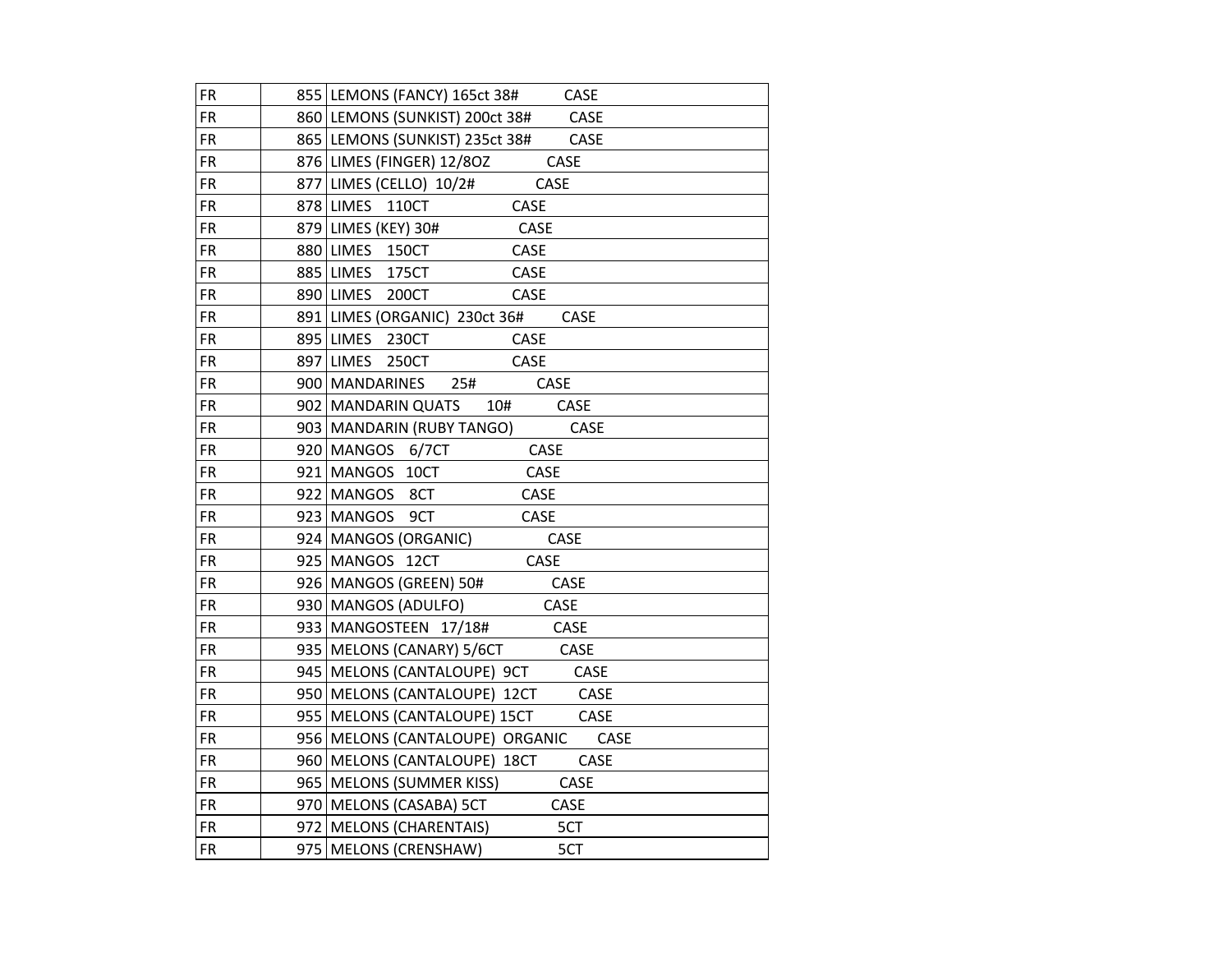| <b>FR</b>  | 982 MELONS (GALIA) 8/9CT CASE                                        |
|------------|----------------------------------------------------------------------|
| <b>FR</b>  | 984   MELONS (HAMI) CASE                                             |
| <b>FR</b>  | 985   MELONS (HONEYDEW) 5CT CASE                                     |
| ${\sf FR}$ | 990 MELONS (HONEYDEW) 6CT CASE                                       |
| <b>FR</b>  | 995 MELONS (HONEYDEW) 8CT CASE                                       |
| <b>FR</b>  | 996 MELONS (HONEYDEW) ORGANIC CASE                                   |
| <b>FR</b>  | 1005   MELONS (HONEYDEW PINK) CASE                                   |
| <b>FR</b>  | 1006 MELONS (HONEYDEW GOLD) 6CT CASE                                 |
| <b>FR</b>  | 1009   MELONS (KOREAN) 5CT CASE                                      |
| FR.        | 1010   MELONS (HONEYDEW ORANGE) CASE                                 |
| <b>FR</b>  | 1011 MELONS HORNED 9/12CT                                            |
| <b>FR</b>  | 1012 MELONS PEPINO 9/12CT                                            |
| <b>FR</b>  | 1013 MELONS (MIXED) CASE<br>1014 MELONS KIWANO 9/12CT                |
| <b>FR</b>  |                                                                      |
| <b>FR</b>  | 1015 MELONS PERSIAN 5/6CT                                            |
| <b>FR</b>  | 1016   MELONS (CAVALLION) 5/6CT CASE                                 |
| <b>FR</b>  | 1017   MELONS (BONZI) CASE                                           |
| <b>FR</b>  | 1018 MELONS (SUGAR KISS) CASE                                        |
| <b>FR</b>  | 1019 MELONS (WEISER MIXED) CASE                                      |
| <b>FR</b>  | 1020 MELONS SANTA CLAUS 5/6ct CASE<br>1022 MELONS SHARLYN 5/6CT CASE |
| <b>FR</b>  |                                                                      |
| <b>FR</b>  | 1023   MELONS (TUSCAN) 9CT CASE                                      |
| <b>FR</b>  | 1024 NECTARINES 36/38CT 18# CASE                                     |
| <b>FR</b>  | 1025 NECTARINES 42CT 18#<br>CASE                                     |
| <b>FR</b>  | 1026 FARM MKT (NECTARINES) YELLOW FLAT                               |
| <b>FR</b>  | 1027 FROG HOLLOW NECTARINES CS                                       |
| <b>FR</b>  | 1030 NECTARINES 48CT 18# CASE                                        |
| <b>FR</b>  | 1035 NECTARINES 50/56CT 18# CASE                                     |
| <b>FR</b>  | 1040 NECTARINES 64CT 18# CASE                                        |
| <b>FR</b>  | 1042 NECTARINES 72CT 18# CASE                                        |
| <b>FR</b>  | 1043 NECTARINES (DONUT) CASE                                         |
| <b>FR</b>  | 1044 NECTARINES (HONEYDEW) 18# CASE                                  |
| <b>FR</b>  | 1045 NECTARINES (ORGANIC) CASE                                       |
| <b>FR</b>  | 1046 NECTARINES (VOLUME FILLED) CASE                                 |
| <b>FR</b>  | 1047 NECTARINES (WHITE) 18#<br>CASE                                  |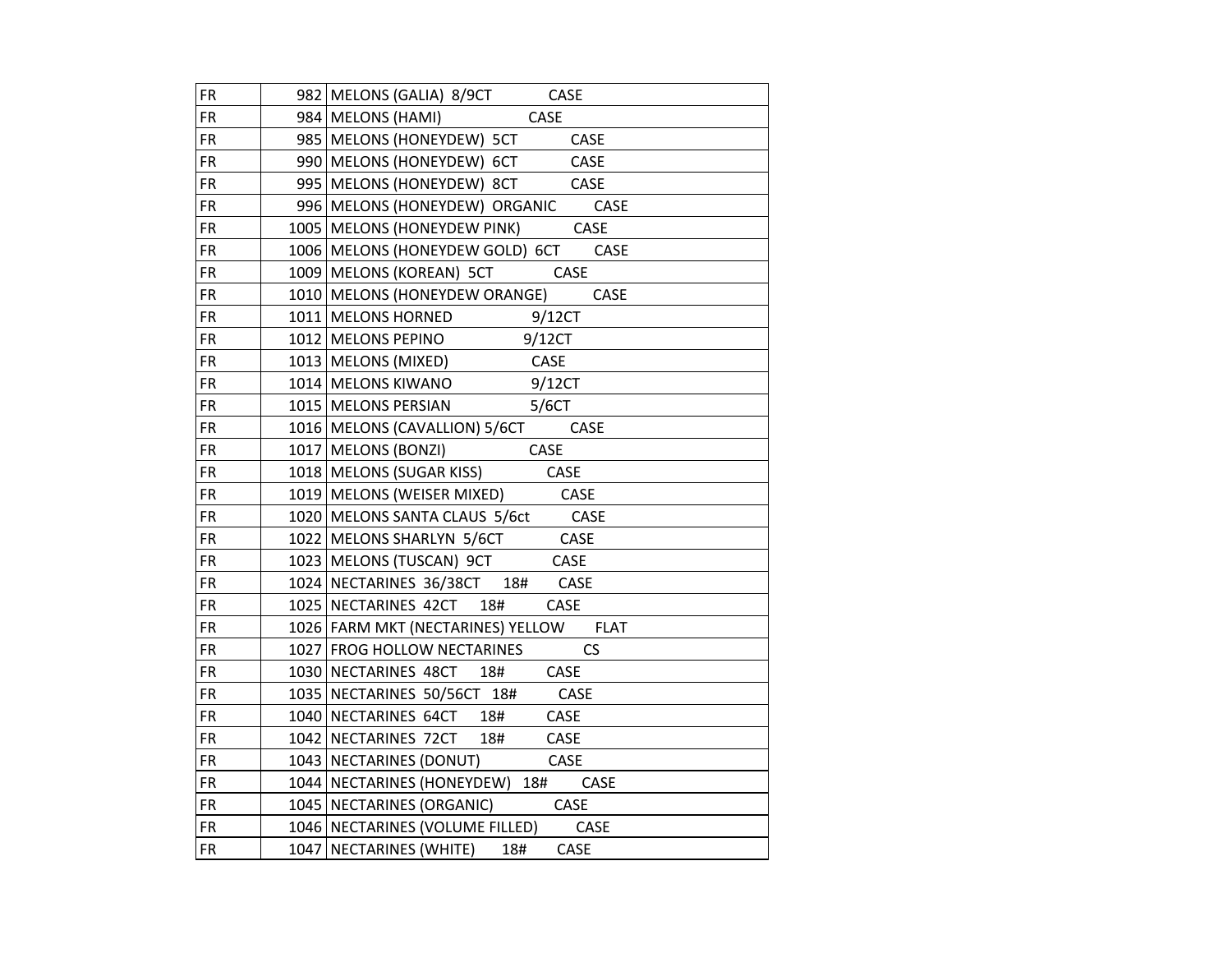| <b>FR</b> | 1048 ORANGE (POLITO) ORGANIC 40# CASE            |
|-----------|--------------------------------------------------|
| <b>FR</b> | CASE<br>1049   ORANGE (CARA CARA) 18#            |
| <b>FR</b> | 1050 CALAMANSI (POUND)<br><b>POUND</b>           |
| <b>FR</b> | 1052 ORANGE (CELLO) 12/4#<br>CASE                |
| FR.       | 1054   ORANGE (AUSTRALIAN NAVAL) 40CT<br>CASE    |
| <b>FR</b> | 1055 ORANGE (BLOOD) 20#<br>CASE                  |
| <b>FR</b> | CASE<br>1060 ORANGE (CHOICE) 48CT 38#            |
| <b>FR</b> | 1065   ORANGE (CHOICE) 56CT<br>38#<br>CASE       |
| <b>FR</b> | 38#<br>CASE<br>1070 ORANGE (CHOICE) 72CT         |
| <b>FR</b> | 1075 ORANGE (CHOICE) 88CT<br>38#<br>CASE         |
| <b>FR</b> | 1076   ORANGE (ORGANIC) 56CT<br>CASE             |
| <b>FR</b> | 1077   ORANGE (ORGANIC) 88CT<br>CASE             |
| <b>FR</b> | 1080 ORANGE (CHOICE) 113CT 38#<br>CASE           |
| <b>FR</b> | 1081 ORANGE 113 TEXAS<br>CASE                    |
| <b>FR</b> | 1082 ORANGE (CHOICE) 138CT 38#<br>CASE           |
| <b>FR</b> | 1085   ORANGE (SUNKIST) 48CT<br>38#<br>CASE      |
| <b>FR</b> | 1090 ORANGE (SUNKIST) 56CT<br>38#<br>CASE        |
| FR.       | 38#<br>1092 ORANGE (SUNKIST) 72CT<br>CASE        |
| <b>FR</b> | CASE<br>1093 ORANGE (SUNKIST) 113ct 38#          |
| <b>FR</b> | 1094   ORANGE (SUNKIST) 88CT 38#<br>CASE         |
| <b>FR</b> | 1095   PAPAYA (HAWAIIAN) 8CT<br>CASE             |
| <b>FR</b> | 1096 PAPAYA (HAWAIIAN) 9CT<br>CASE               |
| <b>FR</b> | 1097   PAPAYA (HAWAIIAN) 12CT<br>CASE            |
| <b>FR</b> | 1098   PAPAYA (HAWAIIAN) 10CT<br>CASE            |
| <b>FR</b> | <b>CASE</b><br>1099   PAPAYA (BRAZILIAN)         |
| <b>FR</b> | 1100   PAPAYA (MEXICAN) 8CT<br>CASE              |
| <b>FR</b> | 1101 PAPAYA (THAI GREEN) 35# CASE                |
| <b>FR</b> | <b>FLAT</b><br>1104   PASSION FRUIT (1 LAYER) 7# |
| <b>FR</b> | 1105   PEACHES (WHITE) 1 LAYER<br>9# FLAT        |
| <b>FR</b> | 1106 PEACHES (WHITE) 2 LAYER<br>18# CASE         |
| <b>FR</b> | 1107 PEACHES (DONUT) 1 LAYER 24CT FLAT           |
| <b>FR</b> | 1108 PEACHES (YELLOW) 34CT<br>18# CASE           |
| <b>FR</b> | 1110 PEACHES (YELLOW) 36CT<br>18# CASE           |
| <b>FR</b> | 1112 FROG HOLLOW PEACHES<br><b>CS</b>            |
| <b>FR</b> | 1115 PEACHES (YELLOW) 48CT<br>18# CASE           |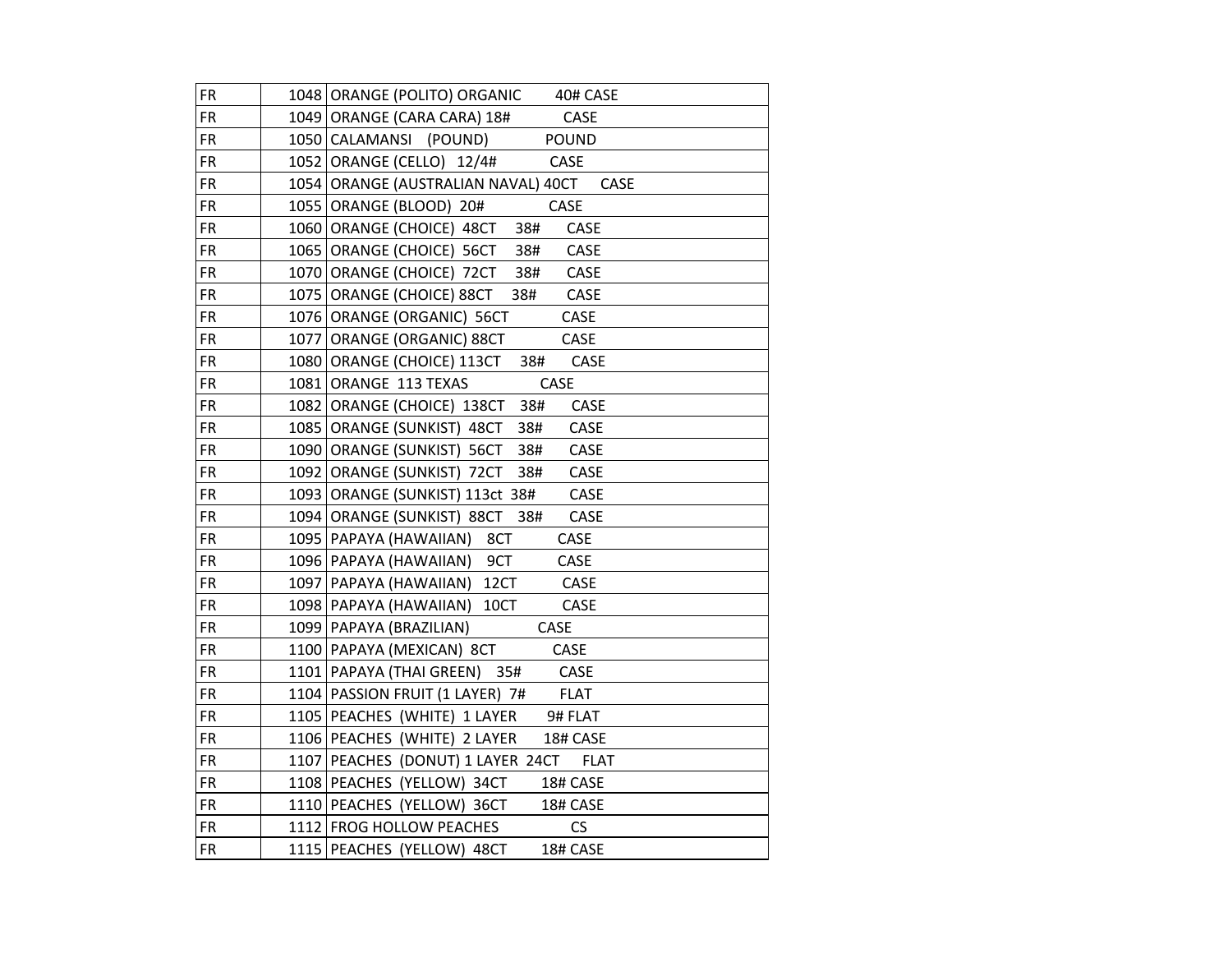| <b>FR</b>  | 1120 PEACHES (YELLOW) 56CT 18# CASE           |
|------------|-----------------------------------------------|
| <b>FR</b>  | 1125   PEACHES (YELLOW) 64CT<br>18# CASE      |
| FR.        | 1130 PEACHES (YELLOW) 72CT 18# CASE           |
| <b>FR</b>  | 1132 PEACHES (ORGANIC) CASE                   |
| <b>FR</b>  | 1135   PEACHES (YELLOW) V/FILLED CASE         |
| FR.        | 1137 PEARS (CENTURY)<br>CASE                  |
| <b>FR</b>  | 1138 PEARS (KOREAN) 3@ PACKAGE PACKAGE        |
| FR         | 1140   PEARS (ASIAN) 18CT 10# FLAT            |
| <b>FR</b>  | 1142 PEARS (ASIAN) 2 LAYER 44/48CT 20# CASE   |
| FR.        | 1145   PEARS (RED D'ANJOU) SINGLE FLAT        |
| FR.        | 1146 PEARS (YALI) 25# CASE                    |
| FR.        | 1147 PEARS (HONY BELLE) 22#<br>CASE           |
| FR.        | 1150   PEARS (BARTLETT) 80CT 40# CASE         |
| <b>FR</b>  | 1151   PEARS (BARTLETT) ORGANIC 100CT CASE    |
| <b>FR</b>  | 1153   PEARS (BARTLETT) 100ct<br>CASE         |
| <b>FR</b>  | 1155 PEARS (BARTLETT) 90CT 40#<br>CASE        |
| FR.        | 1160 PEARS (FRAGRANT) 25#<br>CASE             |
| FR.        | 1165 PEARS (BARTLETT) 120CT<br><b>CASE</b>    |
| <b>FR</b>  | 1170 PEARS (BARTLETT) 135CT<br>CASE           |
| ${\sf FR}$ | 1175   PEARS (BOSC) 80CT 40#<br>CASE          |
| <b>FR</b>  | 1180 PEARS (BOSC) 90CT 40# CASE               |
| <b>FR</b>  | 1190 PEARS (BOSC) 100CT<br>CASE               |
| <b>FR</b>  | 1195   PEARS (BOSC) 120CT<br>CASE             |
| <b>FR</b>  | 1200   PEARS (CACTUS RED)<br>CASE             |
| FR.        | 1205 PEARS (COMICE) 22#<br>CASE               |
| FR         | 1210 PEARS (D'ANJOU) 80CT 40# CASE            |
| <b>FR</b>  | 1211   PEARS (D'ANJOU) ORGANIC 80CT CASE      |
| <b>FR</b>  | CASE<br>1215 PEARS (D'ANJOU) 90CT 40#         |
| <b>FR</b>  | 1220 PEARS (D'ANJOU) 110/110CT<br><b>CASE</b> |
| <b>FR</b>  | 1221 PEARS (FORELLI) LARGE 90CT<br>CASE       |
| <b>FR</b>  | 1222 PEARS (D'ANJOU) 135CT<br>CASE            |
| FR.        | 1223 PEARS (FRENCH BUTTER) 22# CASE           |
| <b>FR</b>  | 1224 PEARS (D'ANJOU) 150CT CASE               |
| <b>FR</b>  | 1225   PEARS (FORELLI) SMALL<br>CASE          |
| <b>FR</b>  | 1226   PEARS (PRICKLY)<br>CASE                |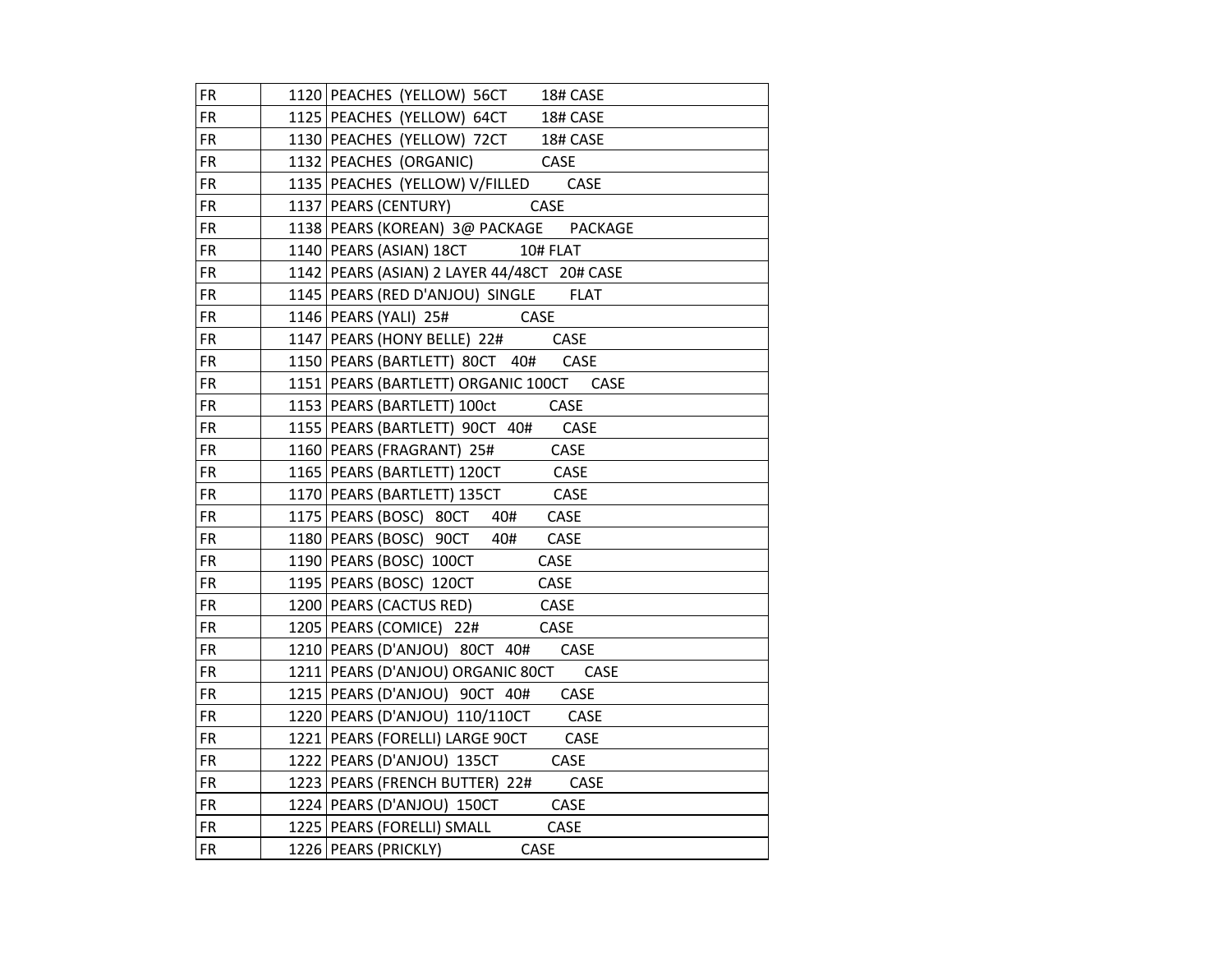| <b>FR</b> | 1227 POMELOS<br>CASE                                                 |
|-----------|----------------------------------------------------------------------|
| <b>FR</b> | 1228 PEARS (RED) LARGE 22# CASE                                      |
| <b>FR</b> | 1229 PEARS (SECKLE) 22# CASE                                         |
| <b>FR</b> | 1231 PERSIMMONS FUYU (SINGLE FLAT) CASE                              |
| FR        | 1232 PERSIMMONS HACHIYA 17/18CT CASE                                 |
| <b>FR</b> | 1233 PERSIMMONS FUYU VOLUME FILLED CASE                              |
| <b>FR</b> | 1234 PINEAPPLES GOLD 5/6CT CASE                                      |
| <b>FR</b> | 1236 JACK FRUIT FRESH 38# CASE                                       |
| <b>FR</b> | 1240 TAMARRILLO RED<br>CASE                                          |
| <b>FR</b> | 1246 PINEAPPLE (CROWNLESS) 9ct CASE                                  |
| <b>FR</b> | 1247 PINEAPPLES GOLD 7/8CT CASE                                      |
| <b>FR</b> | 1249 PINEAPPLE (ORGANIC) 7/8ct CASE<br>1250 PINEAPPLES GOLD 5CT CASE |
| <b>FR</b> |                                                                      |
| <b>FR</b> | 1252 FARM MKT PLUMS (RED/GREEN) CASE                                 |
| <b>FR</b> | 1254 PLANTAINS GREEN 50# CASE                                        |
| <b>FR</b> | 1255 PLANTAINS RIPE 50# CASE                                         |
| <b>FR</b> | 1256 PLUMS BLACK 50/60 28# CASE                                      |
| <b>FR</b> | 1257 PLUMS GREEN GAGE<br>11#                                         |
| <b>FR</b> | 1258 PLUMS BLACK 70/80 28# CASE                                      |
| <b>FR</b> | 1259 PLUMS ELEPHANT HEART 18#<br>1260 PLUMS (DINASOR EGG) CASE       |
| <b>FR</b> |                                                                      |
| <b>FR</b> | 1261 PLUMS (BLACK PLUOTS) 32/36 FLAT                                 |
| <b>FR</b> | 1262 PLUMS GREEN PLUOTS 18# CASE                                     |
| <b>FR</b> | 1263 PLUMS (RED PLUOTS) 32/36 FLAT                                   |
| <b>FR</b> | 1264 PLUMS SON GOLD 50CT 20# CASE                                    |
| <b>FR</b> | 1265 PLUMS (ITALIAN PRUNE) CASE                                      |
| <b>FR</b> | 1266 PLUMS (RED VELVET) 10# 10# FLAT                                 |
| <b>FR</b> | 1267 PLUMS PLUOTS DAPPLE DANDY 18#                                   |
| <b>FR</b> | 1268 PLUMS (RED) 70/80CT CASE                                        |
| <b>FR</b> | 1269 PLUMS (RED) 50/60 CASE                                          |
| <b>FR</b> | 1270 PLUMS (RED PLUOTS) 18# CASE                                     |
| <b>FR</b> | 1271 POMEGRANATE (SEEDS 12/4.4oz CASE                                |
| <b>FR</b> | 1272 QUINCE 40/42CT CASE                                             |
| <b>FR</b> | 1274 POMEGRANATE CASE                                                |
| <b>FR</b> | 1275 RASPBERRIES 12 BASKET FLAT                                      |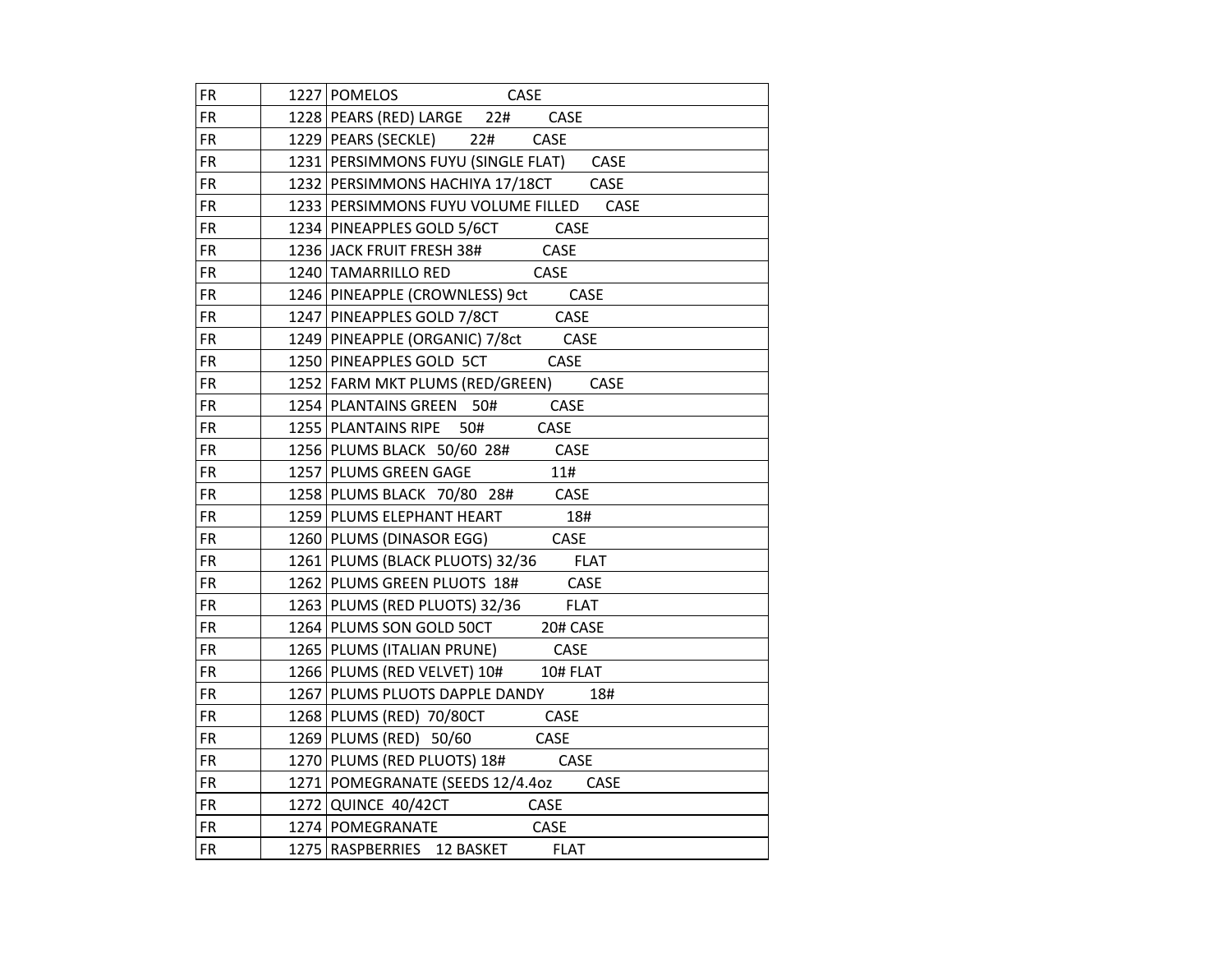| <b>FR</b> | 1276 RASPBERRIES (ORGANIC) 12/BKT                 |
|-----------|---------------------------------------------------|
| FR.       | 1277   RASPBERRIES (DRISCOLL)<br>12BKTS           |
| FR.       | 1280 RASPBERRIES GOLD 12BKTS                      |
| FR.       | 1281 RHUBARB (FRESH) 13# CASE                     |
| <b>FR</b> | 1282 STAR FRUIT 8# FLAT                           |
| FR.       | 1283 STRAWBERRIES (CLAM SHELL) 8#<br><b>FLATS</b> |
| <b>FR</b> | 1284 STRAWBERRIES (ORGANIC) 8/1# FLAT             |
| <b>FR</b> | 1285 STRAWBERRIES #1 8# FLAT                      |
| FR.       | 1286 FARM MKT (HARRY BERRY) 1/2 FLAT              |
| FR.       | 1287 STRAWBERRIES (DRISCOLL) 8/1# FLAT            |
| <b>FR</b> | 1288 FARM MKT (HARRY BERRY)<br>FL.                |
| <b>FR</b> | 1289 STRAWBERRIES #1 12/PINTS FLAT                |
| <b>FR</b> | 1290 STRAWBERRIES (LONG STEM) 8# FLAT             |
| <b>FR</b> | 1292 STRAWBERRY (PAPAYA) 10# CASE                 |
| <b>FR</b> | 1295 TANGELOS 25# CASE                            |
| <b>FR</b> | 1296 TANGERINES MINIOLAS 80CT/22#                 |
| FR.       | 1297 TANGELOS MINIOLAS 22# CASE                   |
| FR.       | 1298 TANG. CLEMENTINE 10/3# CASE                  |
| FR.       | 1299 TANGERINES CLEMENTINE 5# 5# CASE             |
| <b>FR</b> | 1300 TANGERINES COLOSSAL 25# CASE                 |
| <b>FR</b> | 1301   TANGERINE (CLEMENTINE) 4/5# CASE           |
| <b>FR</b> | 1302 TANGERINES HONEY<br>CASE                     |
| <b>FR</b> | 1304 TANGERINE 'FARMERS" POUND                    |
| <b>FR</b> | CASE<br>1305 TANGERINES JUMBO 25#                 |
| FR.       | 1306 TANGERINES ORTANIQUE                         |
| <b>FR</b> | 1307 TANGERINES LARGE 25#<br>CASE                 |
| FR.       | 1309 TANGERINES MEDIUM 25# CASE                   |
| FR.       | 1310 TANGERINES SATSUMA SEEDLESS 22# CASE         |
| <b>FR</b> | 1311   TANGERINES (MURCOTS) CASE                  |
| <b>FR</b> | 1312 TANGERINES FALLGLOW CASE                     |
| <b>FR</b> | 1314 TANGERINES W/STEMS 25# CASE                  |
| FR        | 1315   WATERMELON REGULAR 2@ case 2EA/CS          |
| <b>FR</b> | 1318 WATERMELON SD/LESS 4 EACH 4 PER CASE         |
| <b>FR</b> | 1319   MELON (BITTER) 30#                         |
| <b>FR</b> | 1320 WATERMELON SEEDLESS 4/5CT<br>CASE            |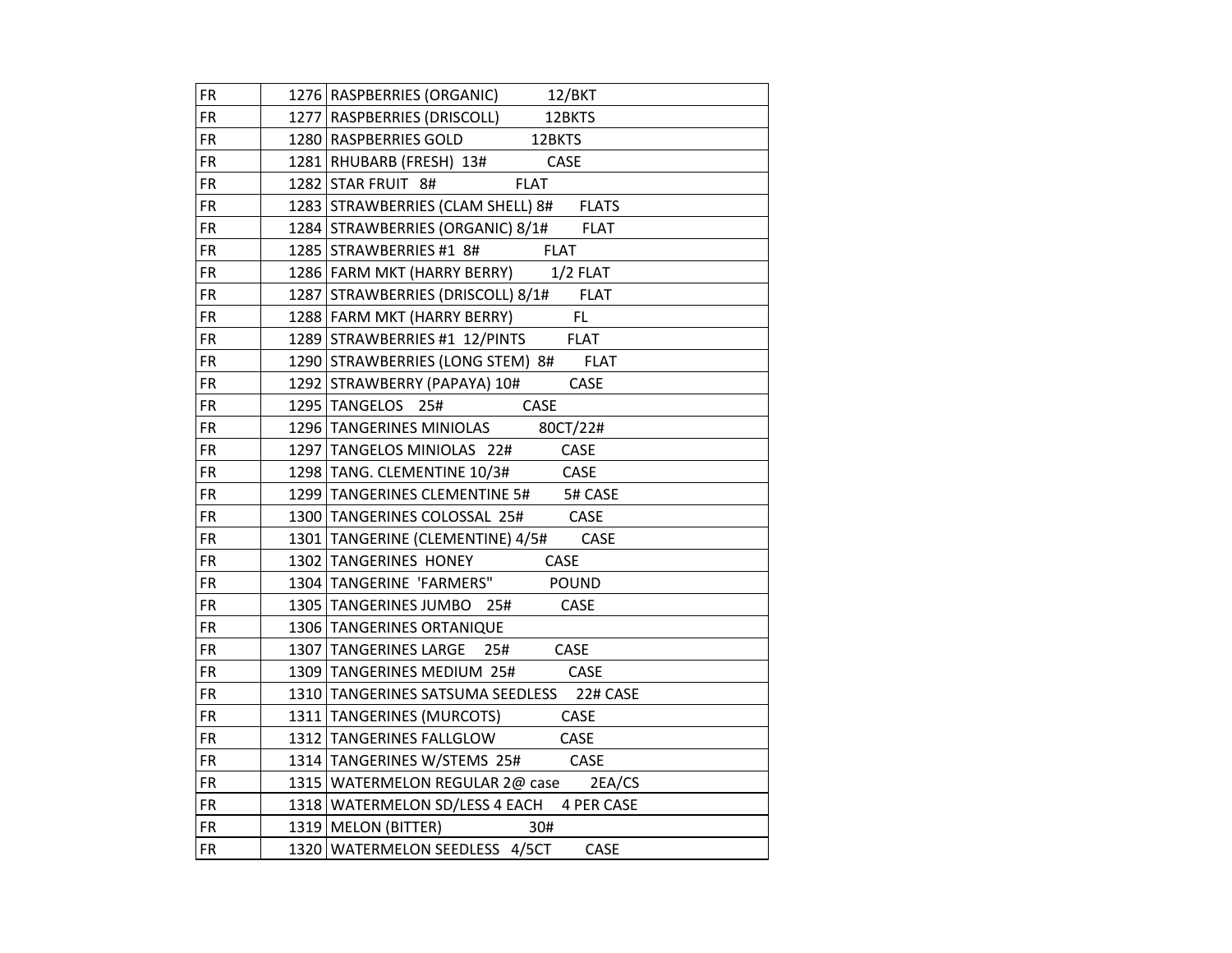| <b>FR</b> | 1321   WATERMELON SEEDLESS (BIN)<br><b>BIN</b>      |
|-----------|-----------------------------------------------------|
| FR        | 1322 WATERMELON YELLOW 4/5CT<br>CASE                |
| FR.       | 1324 WATERMELON (SEEDLESS) 70# 4CT CASE             |
| <b>FR</b> | 1326   WATERMELON (ORG)CREEKSIDE) 3CT CASE          |
| FR.       | 3237 BABY (PINEAPPLE) 10/12CT<br>CASE               |
| <b>FR</b> | CASE<br>3252 BABY WATERMELON 8ct                    |
| <b>FR</b> | 3255 BABY LETTUCE (TATSOI) 3#<br>CASE               |
| <b>FR</b> | 5997   SUGARCANE (BATON) 12ct<br>CASE               |
| <b>FR</b> | CASE<br>6106   BANANA LEAVES (FRESH) 10#            |
| FR        | 10620 GRAPEFRUIT (STAR RUBY) EACH<br>EACH           |
| <b>FR</b> | 10660 GRAPES (GREEN) S/LESS 2# BAG<br><b>BAG</b>    |
| <b>FR</b> | 10675 GRAPES (RED) S/LESS 2# BAG<br><b>BAG</b>      |
| FR.       | 30145 APPLE (GOLD) 72CT POUND<br><b>POUND</b>       |
| <b>FR</b> | 30150 APPLE (GOLD) BY THE POUND<br><b>POUND</b>     |
| <b>FR</b> | 30190 APPLE (GRAN SMITH) 64CT - POUND POUND         |
| <b>FR</b> | 30195 APPLE (GRAN SMITH) 72CT POUND<br><b>POUND</b> |
| FR        | 30270 APPLE (MCINTOSH) 88CT POUND<br><b>POUND</b>   |
| <b>FR</b> | 30296 APPLE (PINK LADY) 88CT POUND<br><b>POUND</b>  |
| <b>FR</b> | 30310 APPLE (RED) 64CT BY THE LB<br><b>POUND</b>    |
| <b>FR</b> | 30400 APRICOTS (JUMBO)<br>LB                        |
| <b>FR</b> | 30405   APRICOTS (SMALL)<br>LB.                     |
| <b>FR</b> | 30492 BANANAS RED (BY THE POUND)<br><b>POUND</b>    |
| <b>FR</b> | <b>POUND</b><br>30495   BANANAS (PETITE) GREEN      |
| <b>FR</b> | 30500 BANANAS (PETITE) GR/TIP<br><b>POUND</b>       |
| FR        | 30505   BANANAS (PETITE) RIPE<br>LB                 |
| <b>FR</b> | 30510 BANANAS (REGULAR) GREEN<br><b>POUND</b>       |
| <b>FR</b> | 30515 BANANAS (REGULAR) GR/TIP POUND                |
| FR.       | 30520 BANANAS (REGULAR) RIPE<br><b>POUND</b>        |
| <b>FR</b> | 30521 BANANAS (ORGANIC) BY THE POUND POUND          |
| <b>FR</b> | 30525 BLACKBERRIES (POUND)<br><b>POUND</b>          |
| <b>FR</b> | 30545 CHERRIES (11.5 ROW)<br><b>POUND</b>           |
| FR        | 30550 CHERRIES (10.5 ROW)<br><b>POUND</b>           |
| <b>FR</b> | 30555 CHERRIES (10 ROW)<br>POUND                    |
| <b>FR</b> | 30558 CHERRIES (RAINIER) POUND<br><b>POUND</b>      |
| <b>FR</b> | 30650 GRAPES (BLACK) SEEDLESS<br><b>POUND</b>       |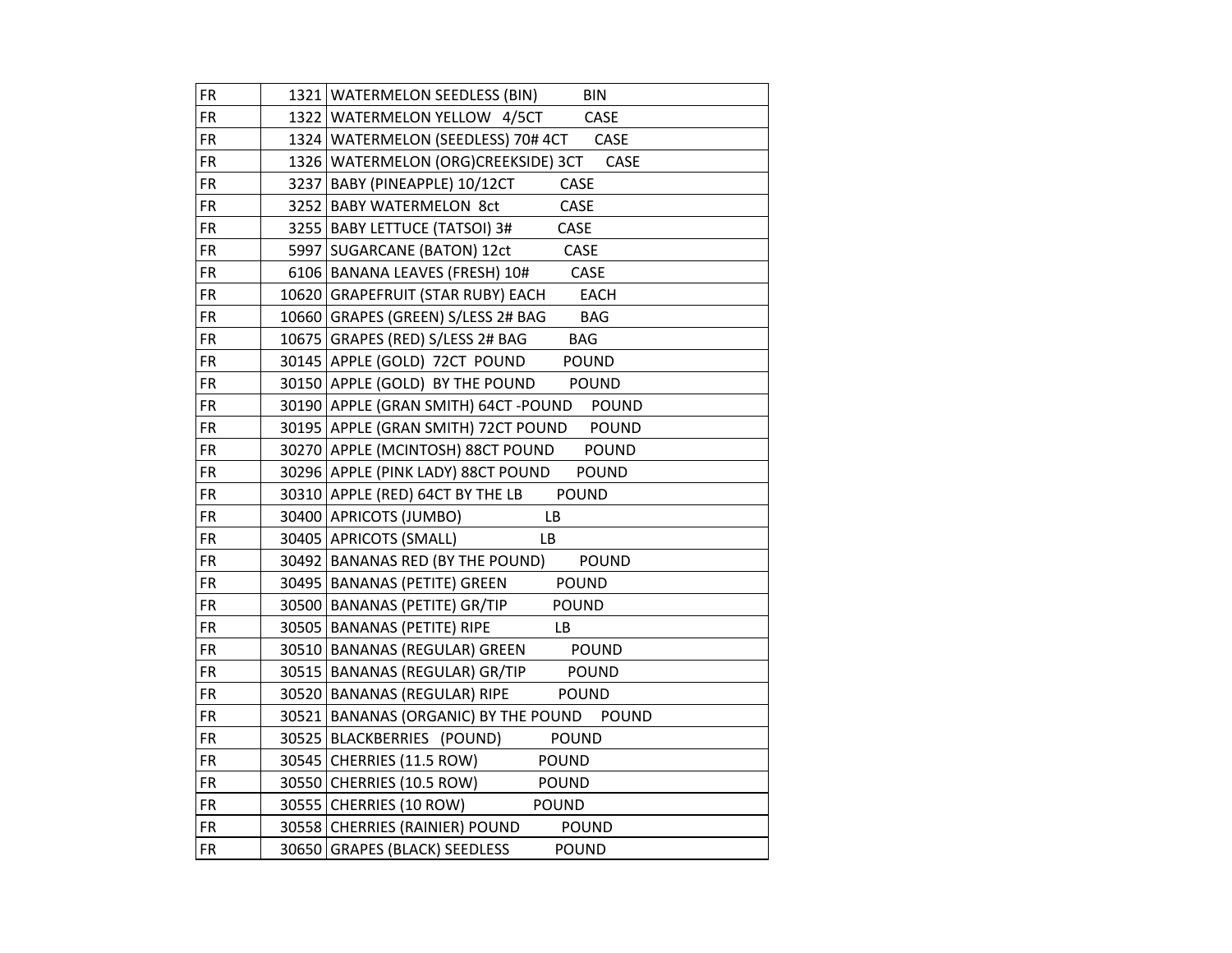| <b>FR</b> | 30655 GRAPES (CHAMPAGNE) CLAM SHEL CLAM SHELL  |
|-----------|------------------------------------------------|
| <b>FR</b> | 30656 GRAPES (CONCORD) SEEDLESS POUND          |
| FR.       | 30670 GRAPES (PEARLETTES)<br>LB.               |
| FR.       | 30672 GRAPES (COTTON CANDY) POUND POUND        |
| FR.       | 30690 GUAVAS (BY THE POUND) POUND              |
| <b>FR</b> | 30775 KIWI (POUND) POUND                       |
| <b>FR</b> | 30785 KUMQUATS (BY THE POUND) POUND            |
| <b>FR</b> | 30787 LIMEQUATS (BY THE POUND) POUND           |
| <b>FR</b> | 30788 LOQUATS BY THE POUND POUND               |
| FR.       | 30795 LEMONS (MEYER) POUND POUND               |
| FR.       | 30840 LEMONS (SUNKIST) LB (95CT)               |
| FR.       | 30850 LEMONS (SUNKIST) BY THE POUND POUND      |
| FR.       | 30860 LEMONS (SUNKIST) BY THE POUND POUND      |
| FR.       | 30875 LIMES (KEY) 1# PACKAGE POUND             |
| <b>FR</b> | 30890 LIMES (BY THE POUND) POUND               |
| <b>FR</b> | 30900 MANDARINES<br>LB.                        |
| FR.       | 30902   MANDARIN QUATS (POUND)<br><b>POUND</b> |
| FR.       | 30955 MELONS (CANTALOUPE)15CT POUND POUND      |
| FR.       | 30990 MELONS (HONEYDEW) 6CT POUND POUND        |
| FR.       | 31030 NECTARINES 48CT BY THE POUND POUND       |
| FR.       | 31035 NECTARINES 56CT BY THE POUND POUND       |
| FR        | 31040 NECTARINES 64CT BY THE POUND POUND       |
| <b>FR</b> | 31047 NECTARINES (WHITE) POUND<br><b>POUND</b> |
| FR.       | 31048 ORANGE (FARMERS MKT)<br>CASE             |
| FR.       | 31049 ORANGE (CARA CARA) POUND<br><b>POUND</b> |
| FR.       | 31055 ORANGE (BLOOD) POUND POUND               |
| <b>FR</b> | 31080 ORANGE (JUICING) POUND POUND             |
| FR.       | 31090 ORANGE (SUNKIST) 56CT POUND POUND        |
| FR.       | 31094 ORANGE (SUNKIST) 88CT POUND POUND        |
| <b>FR</b> | 31098 PAPAYA (HAWAIIAN) 10CT POUND POUND       |
| <b>FR</b> | 31106 PEACHES (WHITE) LARGE POUND POUND        |
| FR.       | 31115 PEACHES (YELLOW) 48CT POUND POUND        |
| FR.       | 31120 PEACHES (YELLOW) 56CT POUND POUND        |
| <b>FR</b> | 31125 PEACHES (YELLOW) 64CT POUND POUND        |
| <b>FR</b> | 31140   PEARS (ASIAN) POUND POUND              |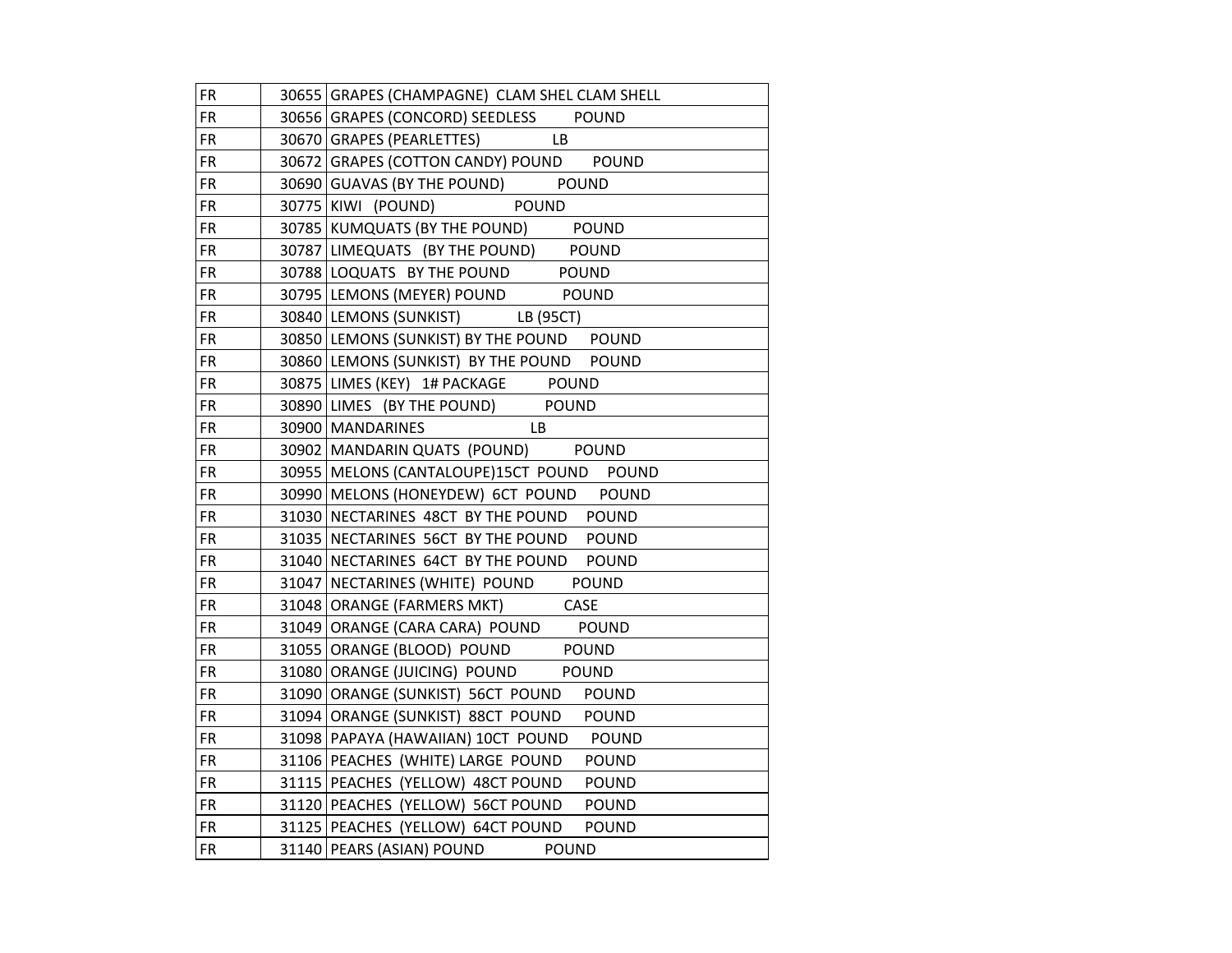| <b>FR</b>  | 31146 PEARS (YALI) POUND POUND                    |
|------------|---------------------------------------------------|
| <b>FR</b>  | 31150 PEARS (BARTLETT) POUND POUND                |
| FR.        | 31155 PEARS (BARTLETT) 90CT POUND POUND           |
| FR.        | 31175 PEARS (BOSC) 80CT POUND POUND               |
| FR.        | 31180 PEARS (BOSC) 90CT POUND POUND               |
| FR.        | 31205 PEARS (COMICE) BY THE POUND POUND           |
| <b>FR</b>  | 31210 PEARS (D'ANJOU) POUND<br><b>POUND</b>       |
| <b>FR</b>  | 31221   PEARS (FORELLI) LARGE<br>POUND            |
| <b>FR</b>  | 31225 PEARS (FORELLI) SMALL<br><b>POUND</b>       |
| FR.        | 31226 PEARS (PRICKLY) POUND POUND                 |
| FR.        | 31228 PEARS (RED) LARGE POUND<br><b>POUND</b>     |
| FR.        | 31229 PEARS (SECKLE) POUND POUND                  |
| FR.        | 31254 PLANTAINS GREEN (POUND) POUND               |
| FR.        | 31255 PLANTAINS RIPE (POUND) POUND                |
| FR         | 31256 PLUMS BLACK (BY THE POUND) POUND            |
| <b>FR</b>  | 31259 PLUMS ELEPHANT HEART<br>LB.                 |
| FR.        | 31264 PLUMS SON GOLD (BY THE POUND) POUND         |
| FR.        | 31265 PLUMS (PRUNE) BY THE POUND POUND            |
| FR.        | 31267 PLUMS PLUOTS DAPPLE DANDY<br>LB             |
| <b>FR</b>  | 31269 PLUMS (RED) BY THE POUND POUND              |
| FR.        | 31270 PLUMS (RED PLUOTS) POUND POUND              |
| <b>FR</b>  | 31272 QUINCE (BY THE POUND) POUND                 |
| <b>FR</b>  | 31281 RHUBARB (FRESH) BY THE POUND POUND          |
| FR.        | 31295 TANGELOS<br>LB                              |
| FR.        | 31296 TANGERINES MINIOLAS (POUND) POUND           |
| FR.        | 31297 TANGELOS MINIOLAS (POUND) POUND             |
| <b>FR</b>  | 31300 TANGERINES COLOSSAL (POUND) POUND           |
| <b>FR</b>  | 31302 TANGERINES HONEY POUND                      |
| FR.        | 31305 TANGERINES JUMBO<br>LB                      |
| <b>FR</b>  | 31307 TANGERINES LARGE<br><b>LB</b>               |
| <b>FR</b>  | 31310 TANGERINES SATSUMA SEEDLESS<br><b>POUND</b> |
| FR.        | 31311   TANGERINES (MURCOTS) LB                   |
| <b>FR</b>  | 31314 TANGERINES W/STEMS (POUND)<br><b>POUND</b>  |
| <b>FR</b>  | 31315   WATERMELON REGULAR LBS                    |
| ${\sf FR}$ | 31320 WATERMELON SEEDLESS (IN CASES) LB           |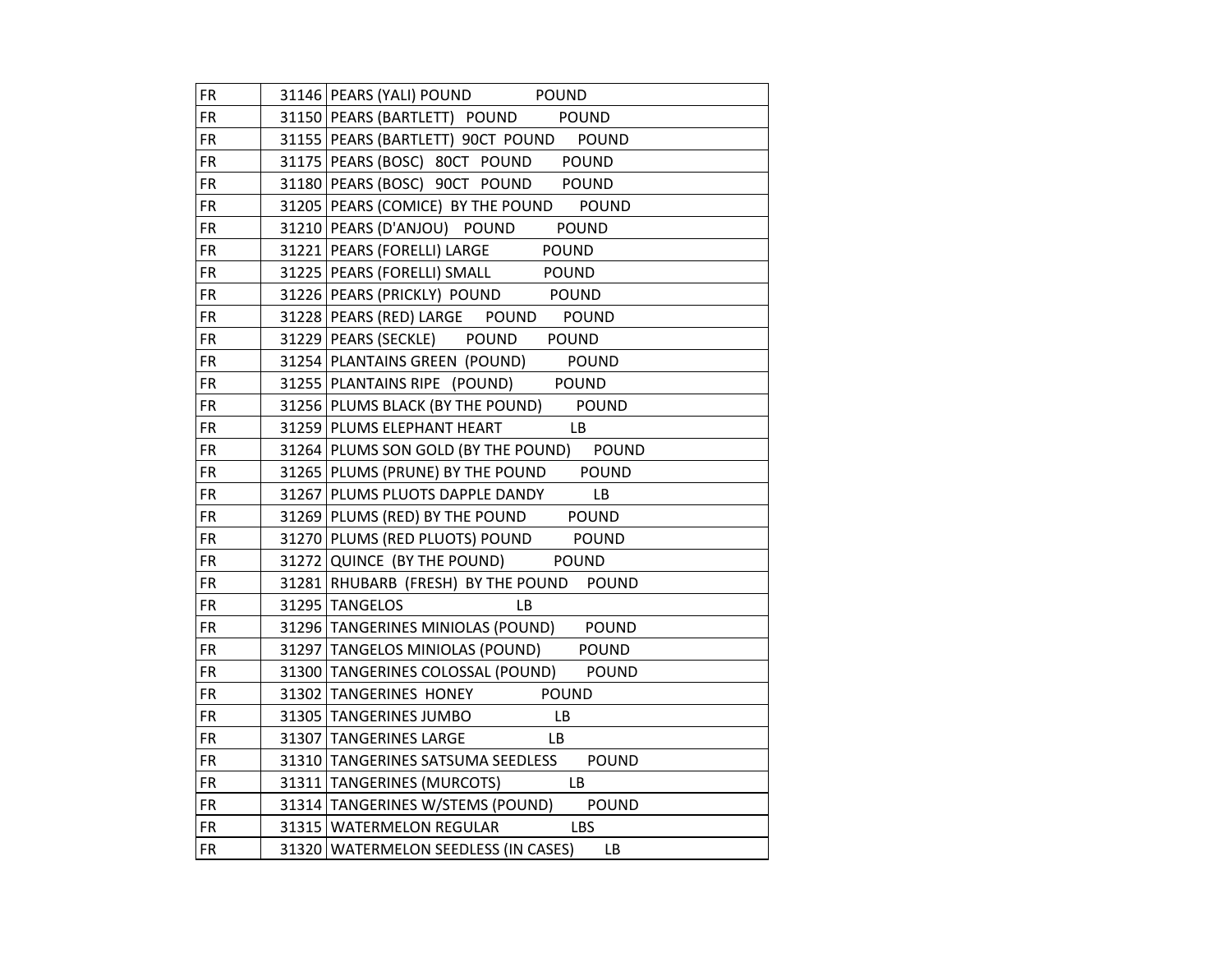| <b>FR</b> | 31321 MELON (BITTER) POUND POUND                   |
|-----------|----------------------------------------------------|
| <b>FR</b> | 31358 FARM MKT (CITRUS)<br>LB.                     |
| FR.       | 36106 BANANA LEAVES (FRESH) POUND POUND            |
| <b>FR</b> | 50525 BLACKBERRIES (BASKETS) BASKET                |
| FR.       | 50527 BLACKBERRIES (DRISCOLL) BASKET               |
| <b>FR</b> | 50530 BLUEBERRIES (BASKETS) BASKET                 |
| <b>FR</b> | 50535 BLUEBERRIES (DRISCOLL) BASKET BASKET         |
| <b>FR</b> | 50567 CURRENTS RED (FRESH) 6oz<br><b>BASKET</b>    |
| <b>FR</b> | 50570   FIGS (BLACK) FRESH BASKET                  |
| FR        | 50572   FIGS (BROWN) FRESH BASKET                  |
| <b>FR</b> | 50577 GOOSEBERRY (CAPE) BASKET BASKET              |
| <b>FR</b> | 50578 GOOSEBERRY (PEELED) BASKET<br>BA             |
| FR.       | 51271 POMEGRANATE (SEEDS) BASKET<br><b>BASKET</b>  |
| FR.       | 51275 RASPBERRIES (BY THE BASKET)<br><b>BASKET</b> |
| <b>FR</b> | 51277 RASPBERRIES (DRISCOLL)<br><b>BSKT</b>        |
| <b>FR</b> | 51280 RASPBERRIES GOLD<br>BA                       |
| FR        | 51283 STRAWBERRIES (CLAM SHELL) CLAM SHELL         |
| FR.       | 51285 STRAWBERRIES (CLAM SHELL) CLAM SHELL         |
| <b>FR</b> | 51287 STRAWBERRIES (DRISCOLL) BASKET BASKET        |
| <b>FR</b> | 60411 FARM MKT (APRICOTS) FT                       |
| <b>FR</b> | 61365 PUDWILL FARMS (BERRIES) MIX FLAT             |
| <b>FR</b> | 61366 FARM MKT (RASPBERRIES)<br><b>FLAT</b>        |
| <b>FR</b> | 61374 FARM MKT (BLUEBERRIES) PINK FLAT             |
| <b>FR</b> | 61376 FARM MKT (RASPBERRIES) GOLDEN<br><b>FLAT</b> |
| FR        | 62015 FARM MKT (APPLES)<br>CASE                    |
| <b>FR</b> | 62017 FARM MKT (APPLES) SOMMER FLED POUND          |
| <b>FR</b> | 62020 FARM MKT (BLACKBERRIES)<br><b>EL</b>         |
| FR.       | 62025 FARM MKT (BLACKBERRIES)<br><b>BSKT</b>       |
| <b>FR</b> | 62026 FARM MKT (RASPBERRIES)<br><b>BKT</b>         |
| <b>FR</b> | 62030 FARM MKT (BLOOD ORANGE)<br><b>CS</b>         |
| <b>FR</b> | LB<br>62033   FARM MKT (BLOOD ORANGE)              |
| FR        | 62050 FARM MKT (BLUEBERRIES)<br>FL.                |
| <b>FR</b> | 62055   FARM MKT (BLUEBERRIES)<br><b>BSKT</b>      |
| <b>FR</b> | 62080 FARM MKT (CHERRIES) RED<br>CASE              |
| <b>FR</b> | 62110 FARM MKT (STONEFRUIT) MIX<br>CS              |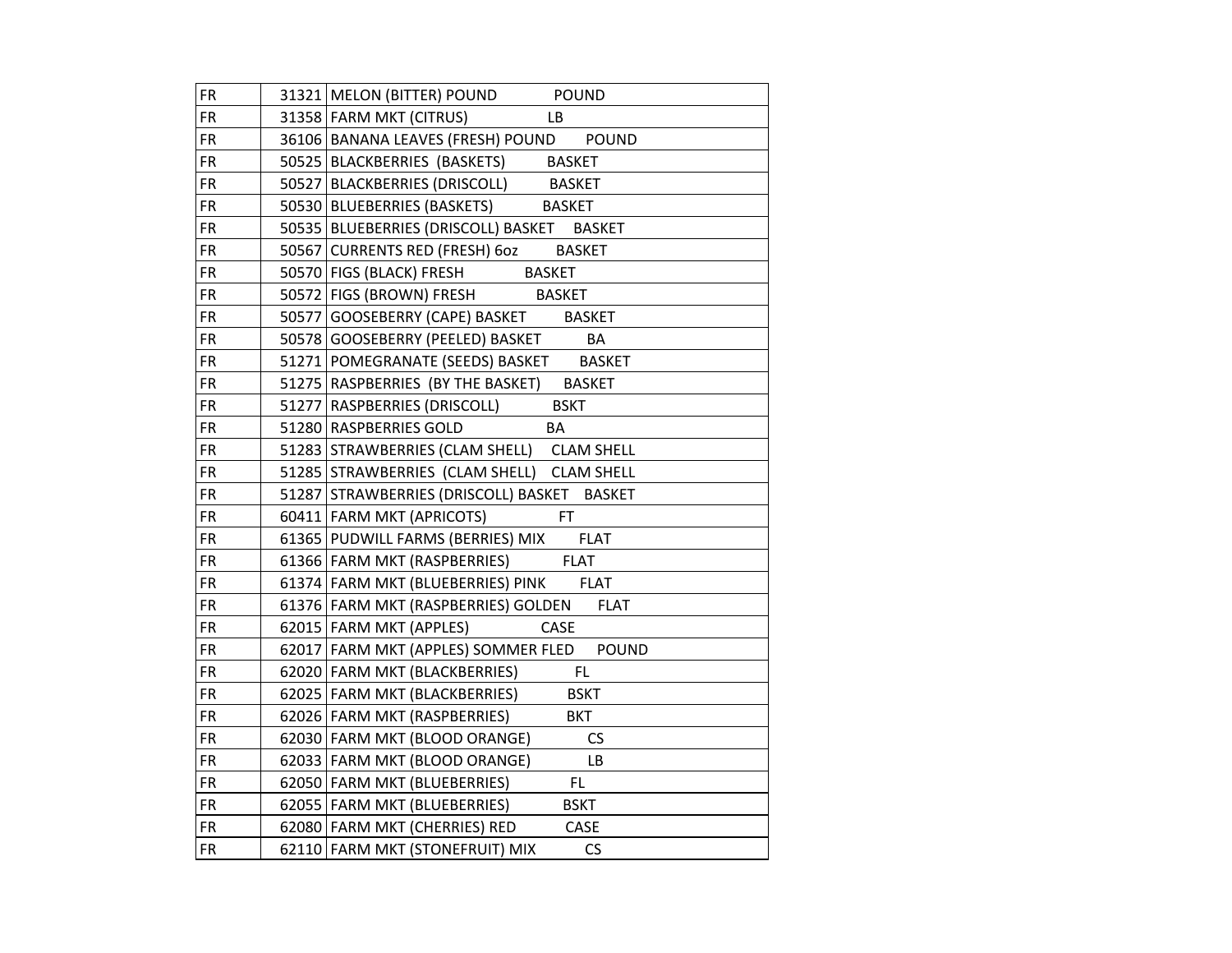| <b>FR</b> | 62130 FARM MKT (TOM) MOMOTARO<br>FL                    |
|-----------|--------------------------------------------------------|
| <b>FR</b> | FL.<br>62150 FM MKT (TOM) HEIRLOOM CHERRY              |
| <b>FR</b> | 62230 FARM MKT (PEACH) YELLOW<br><b>FLAT</b>           |
| <b>FR</b> | <b>FLAT</b><br>62250 FARM MKT (PEACH) WHITE            |
| <b>FR</b> | 62270 FARM MKT (PLUMS)<br>CS                           |
| <b>FR</b> | 62290 FARM MKT (GRAPES)<br>CS                          |
| <b>FR</b> | <b>FL</b><br>62320 FARM MKT (FIG) BLACK                |
| <b>FR</b> | FL<br>62321 FARM MKT (FIG) BLACK & WHITE               |
| FR        | 62325 FARM MKT (FIG) BLACK BASKET<br><b>BASKET</b>     |
| <b>FR</b> | 62374 FARM MKT (CHERRIES) RAINIER<br>CASE              |
| <b>FR</b> | CS<br>62400 FROG HOLLOW (PLUMS)                        |
| <b>FR</b> | $\mathsf{CS}\phantom{0}$<br>62420 FROG HOLLOW (APPLES) |
| <b>FR</b> | 62460 FARM MKT (GRAPEFRUIT)<br>CASE                    |
| <b>FR</b> | FL<br>62520 FARM MKT (MULBERRIES)                      |
| <b>FR</b> | 62522 FARM MKT (DRIED FRUIT) NO/PRES POUND             |
| FR        | 62524 FARM MKT (DRIED FRUIT) W/PRES<br><b>POUND</b>    |
| <b>FR</b> | 62525 FARM MKT (MULBERRIES)<br><b>BSKT</b>             |
| <b>FR</b> | 62530 FARM MKT (NECTARINE) WHITE<br>FL                 |
| <b>FR</b> | CASE<br>62600 FARM MKT (SQUASH)                        |
| <b>FR</b> | 62603   FARM MKT (SQUASH)<br>LB                        |
| <b>FR</b> | <b>CS</b><br>62640 FARM MKT (SUNCHOKES)                |
| FR        | 62642 FARM MKT (SWEET POTATO)<br>CASE                  |
| <b>FR</b> | 62643   FARM MKT (SUNCHOKES)<br>LВ                     |
| <b>FR</b> | CS<br>62660 FARM MKT (TANGERINES)                      |
| <b>FR</b> | 62663 FARM MKT (TANGERINES)<br>LB                      |
| <b>FR</b> | 62800 FARM MKT (PEARS)<br>CASE                         |
| <b>FR</b> | 62803 FARM MKT (ASIAN PEARS) POUND<br><b>POUND</b>     |
| <b>FR</b> | 62820 FARM MKT (LEMONS)<br><b>CS</b>                   |
| FR        | 90105 APPLE (BRAEBURN) 5# BAG<br>5# BAG                |
| <b>FR</b> | 90117 APPLE (FUJI) 88CT---BAG<br>5# BAG                |
| <b>FR</b> | 90130 APPLE (GALA) 88CT---BAG<br>5# BAG                |
| <b>FR</b> | 90150 APPLE (GOLD) 5# BAG<br><b>BAG</b>                |
| <b>FR</b> | 90200 APPLE (GRANNY SMITH) 88CT-BG 5# BAG              |
| <b>FR</b> | 90201 APPLE (HONEYCRISP) 5# BAG<br><b>BAG</b>          |
| <b>FR</b> | 90202 APPLE (GRAN SMITH) ORGANIC<br>12/3# CASE         |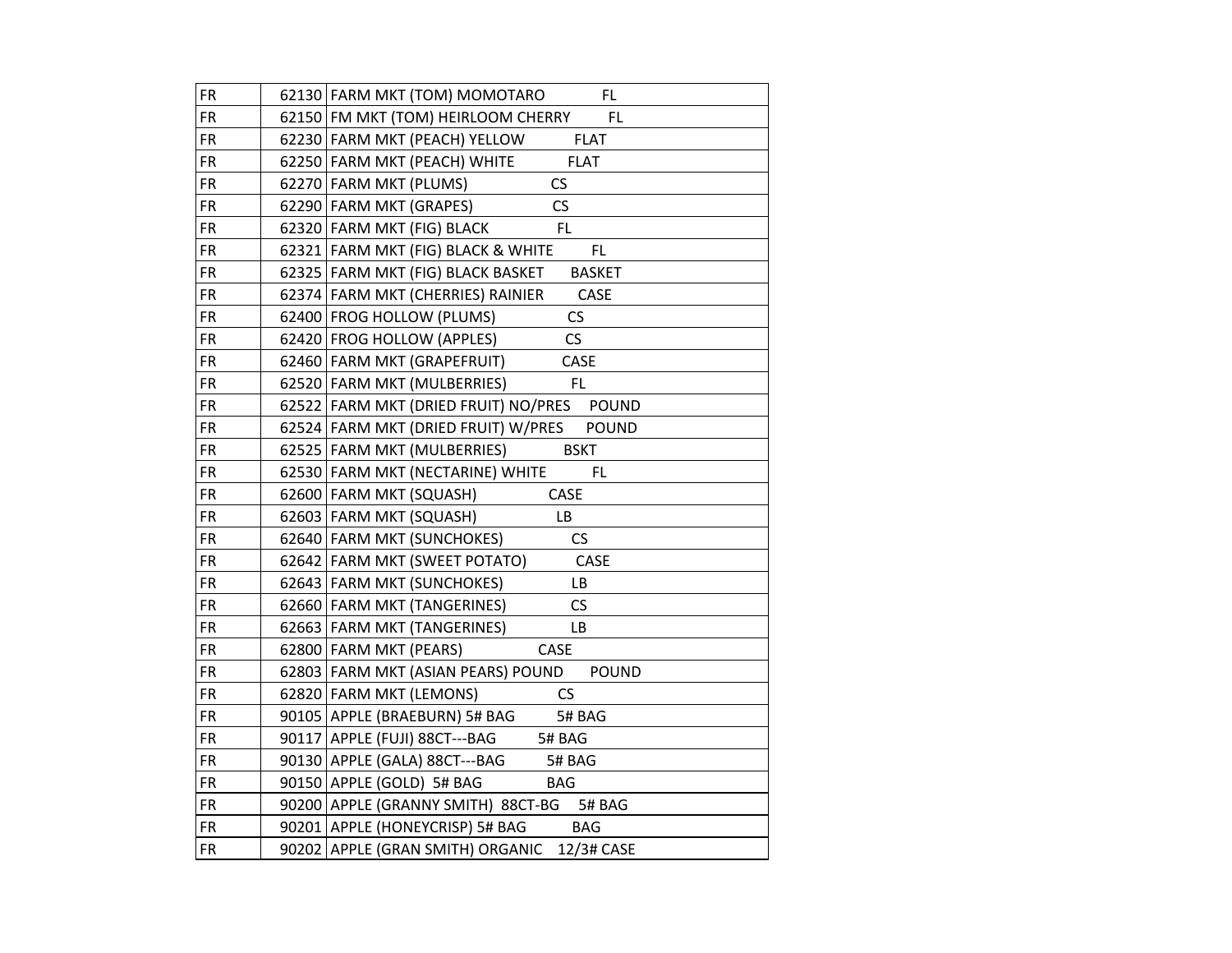| <b>FR</b> | $90212$ APPLE (JAZZ) 5# BAG BAG                    |
|-----------|----------------------------------------------------|
| <b>FR</b> | 90235 APPLE (JONAGOLD) 5# BAG BAG                  |
| <b>FR</b> | 90335 APPLE (RED) 88CT 5#-BAG<br><b>BAG</b>        |
| <b>FR</b> | 90410 APRIUM (2# TRAY) BASKET                      |
| <b>FR</b> | 90540 CHERIMOYA<br>EA                              |
| FR.       | 90560 COCONUTS (BROWN SHELL)<br>EA                 |
| <b>FR</b> | 90562 COCONUTS (GREEN SHELL)<br>EA                 |
| <b>FR</b> | <b>PKG</b><br>90565 CRANBERRIES 120Z PKG           |
| FR.       | 90585 GRAPEFRUIT (PINK) BY THE EACH EACH           |
| FR.       | 90620 GRAPEFRUIT (STAR RUBY) 40ct EACH             |
| FR        | 90775 KIWI (BY THE EACH) EACH                      |
| <b>FR</b> | 90815 LEMONS (CHOICE) 140ct-BAG 5# BAG             |
| <b>FR</b> | 90876 LIMES (FINGER) 8OZ PACKAGE<br><b>PACKAGE</b> |
| <b>FR</b> | 90897 LIMES 5# BAG 5# BAG                          |
| <b>FR</b> | 90920 MANGOS (BY THE EACH) LARGE<br>EACH           |
| FR.       | 90935   MELONS (CANARY) EACH EACH                  |
| FR.       | 90945   MELONS (CANTALOUPE) 9 SIZE LG EACH         |
| <b>FR</b> | 90950   MELONS (CANTALOUPE) 12 SIZE EACH           |
| FR.       | 90955   MELONS (CANTALOUPE) EACH EACH              |
| <b>FR</b> | 90965   MELONS (SUMMER KISS) EACH EA               |
| FR.       | 90970   MELONS (CASABA) EA                         |
| <b>FR</b> | 90972   MELONS (CHARENTAIS) EA                     |
| <b>FR</b> | 90975   MELONS (CRENSHAW) EACH EACH                |
| FR.       | 90982 MELONS (GALIA) EACH EACH                     |
| FR.       | 90995 MELONS (HONEYDEW) BY THE EACH EACH           |
| FR        | 91005   MELONS (HONEYDEW PINK) EACH EACH           |
| <b>FR</b> | 91010 MELONS (HONEYDEW ORANGE) EACH EACH           |
| <b>FR</b> | 91011   MELONS HORNED (EACH) EACH                  |
| <b>FR</b> | 91012 MELONS PEPINO<br>EA                          |
| <b>FR</b> | 91014 MELONS KIWANO (EACH) EACH                    |
| <b>FR</b> | 91015   MELONS PERSIAN (EACH) EACH                 |
| <b>FR</b> | 91020 MELONS SANTA CLAUS (EACH) EACH               |
| <b>FR</b> | 91022 MELONS SHARLYN<br>EA                         |
| <b>FR</b> | 91023 MELONS (TUSCAN) BY THE EACH EACH             |
| <b>FR</b> | 91044 NECTARINES (HONEYDEW) POUND<br>POUND         |